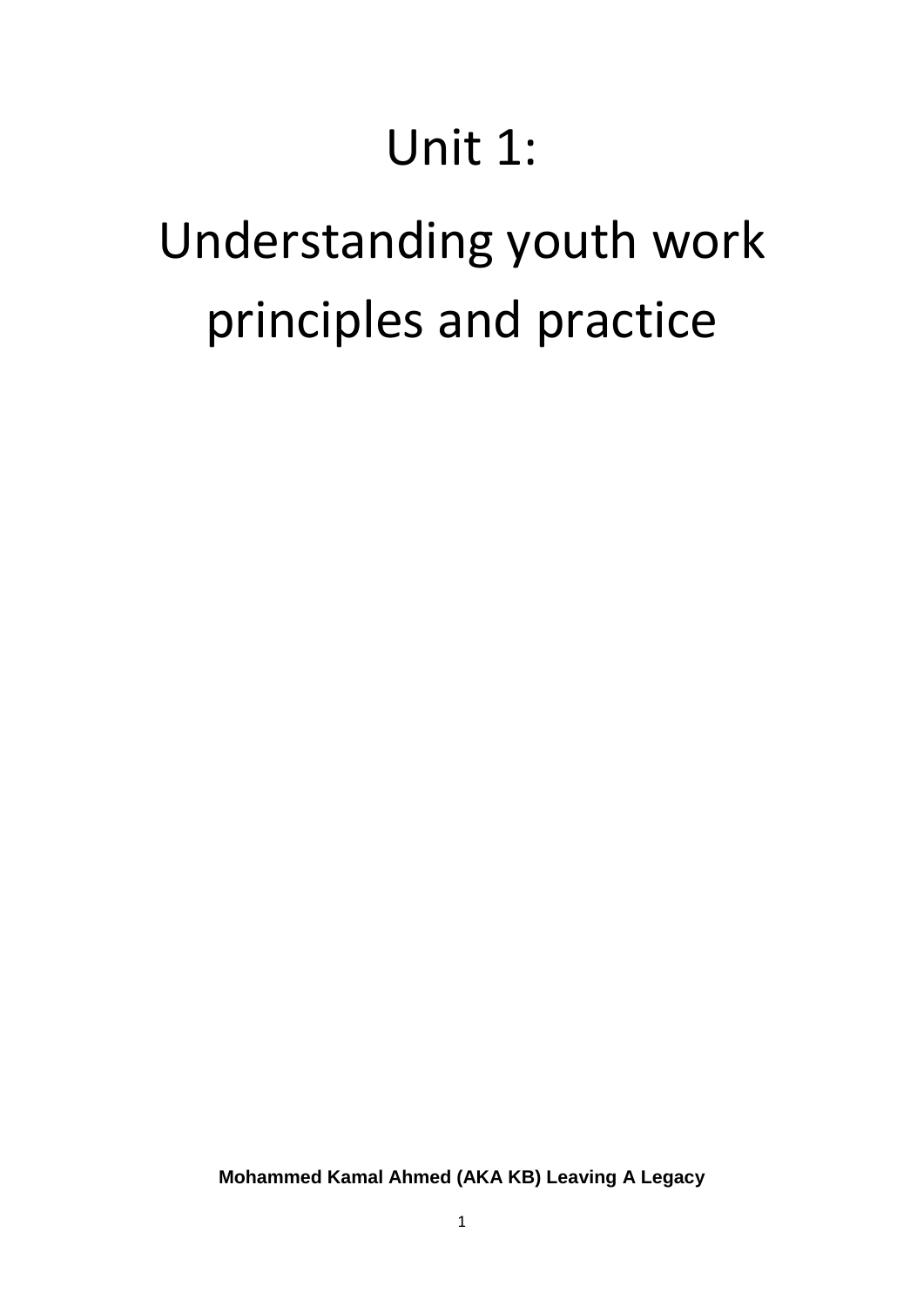# **U1 1.1 Summarise the core values and principles of youth work and how it may differ from other youth related services**

The key purpose for youth work is: *To work with young people to facilitate their personal, social and educational development, and to enable them to gain a voice, influence and place in society'*

#### **Core Values and Principles**

We can summarise some of the key values and principles that are at the core of youth work:

- The primary purpose of youth work is to build positive relationships.
- Young people choose to be involved, because they want to relax, meet friends and to have fun it is a voluntary engagement. They target youth centres to facilitate this need of theirs and participate and engage in the organised activities.
- Youth workers seek to widen the horizon amongst young people, promote participation in workshops, seminars, youth counsels, local democracy and youth parliament and encourage social commitment, thus enabling them to be critical and creative in their responses to their experience and the world around them,
- Youth workers are able to identify young people's needs through the various methods of consultation and feedback, and are able to develop a programme based around those needs to assist young people through the transitional process of adolescence to becoming independent adults.
- Youth work recognises respect and is actively responsive to the wider networks of peers, communities, families, traditions and cultures. It has an open door policy and values everyone equally from all backgrounds regardless of their, race, gender, disability and sexuality.
- Youth workers are able to make links with other agencies and services which contribute to the young people's social, personal, intellectual, educational, and spiritual development.
- Youth work is concerned with how young people feel, and not just with what they know and can do, they have a right to be taken seriously and be involved with the decision making policy at all levels.
- Youth work also safeguards the welfare of young people, and provides them with a safe environment in which to explore their values, beliefs, ideas and issues.
- Youth workers are able to read, review and reflect on their work to enable them to create, develop and improve the work programme.

How it differs from other youth related services is that most of them are specific to their creation and existence and are targeted work. The following are some examples; estate based work, ethnicity based, gender based, issue based, outreach, targeting specific needs and demand in response to a particular situation, etc. Others youth service providers deliver a particular curriculum and service specifically targeting young people on issues such as alcohol, drugs, sexual health, gang mediation, intervention work, youth democracy, dance and arts.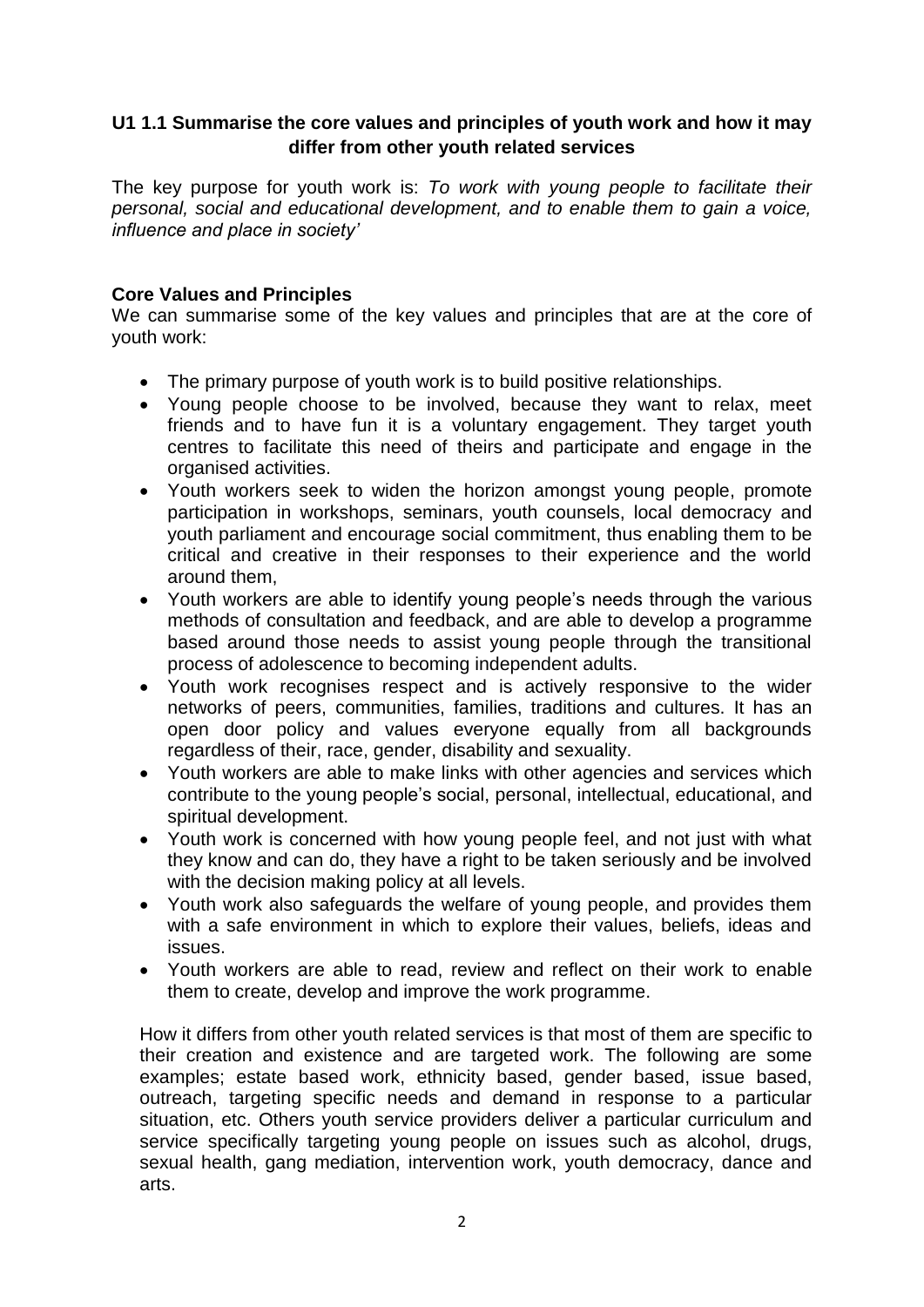#### **U1 1.2 Summarise how current policies impact upon the delivery of youth work**

The green paper of *Every Child Matters* (ECM) incorporated into the Children's Act of 2004 now plays a significant part in the design and makeup of the youth work programme. We have had in recent years, the government funded Positive Activities For Young People programme, initiated throughout the country that mainly aimed at supporting and funding youth programmes that covered the 5 ECM outcomes.

Many youth centres and youth provisions have now designed their work programme and activities around the 5 ECM outcomes and incorporated it in their day to day delivery, ensuring that elements are covered and that their work is justified.

Below are the five ECM outcomes that highlight some of the elements that can be found in youth work.

#### **Being Healthy**

The promotion and importance of being healthy, the importance of a healthy lifestyle, explore healthy sexual relationships and looking at the development of individual emotions as well as mental health. Thus enabling young people to make the right choices in life.

#### **Be Safe**

The project needs to create a fun, safe and secure environment where young people refrain from engaging or participating in activities that are dangerous, illegal, and anti-social. Therefore the centre needs to be welcoming, be open to all and promotes a sense of belonging by promoting equality, equal access and is safe from being bullied and discriminated against. We must also ensure that the building is fit for purpose and a yearly health and safety test is carried of the fire alarms, smoke alarms, fire extinguishers, PAT's testing of all electrical sockets and equipment, gas safety checks, risk assessments updated, building, public liability and activity insurance is taken out. If these are not in place then the project will remain closed.

#### **Enjoy and achieve**

The youth centre or venue where youth work takes place is where young people come to enjoy as well as achieve life skills that will aid them throughout their journey of adolescence to adulthood. It is also about young people making achievements and celebrating those achievements for their own personal and social development through informal education.

#### **Positive Contribution**

This is where youth workers guide young people to make positive choices in life for them to make a positive contribution to society. By being better citizens, better peer motivators, leaders, by engaging in local democracy and the decision making process. This should raise young people's aspiration and determination and encourage entrepreneurship and forward thinking.

#### **Economic wellbeing**

Youth workers need to create economic active individuals and this can be achieved by supporting young people through their education and learning process by organising courses through consultation that will assist them to achieve a better job prospect or chance in getting a job.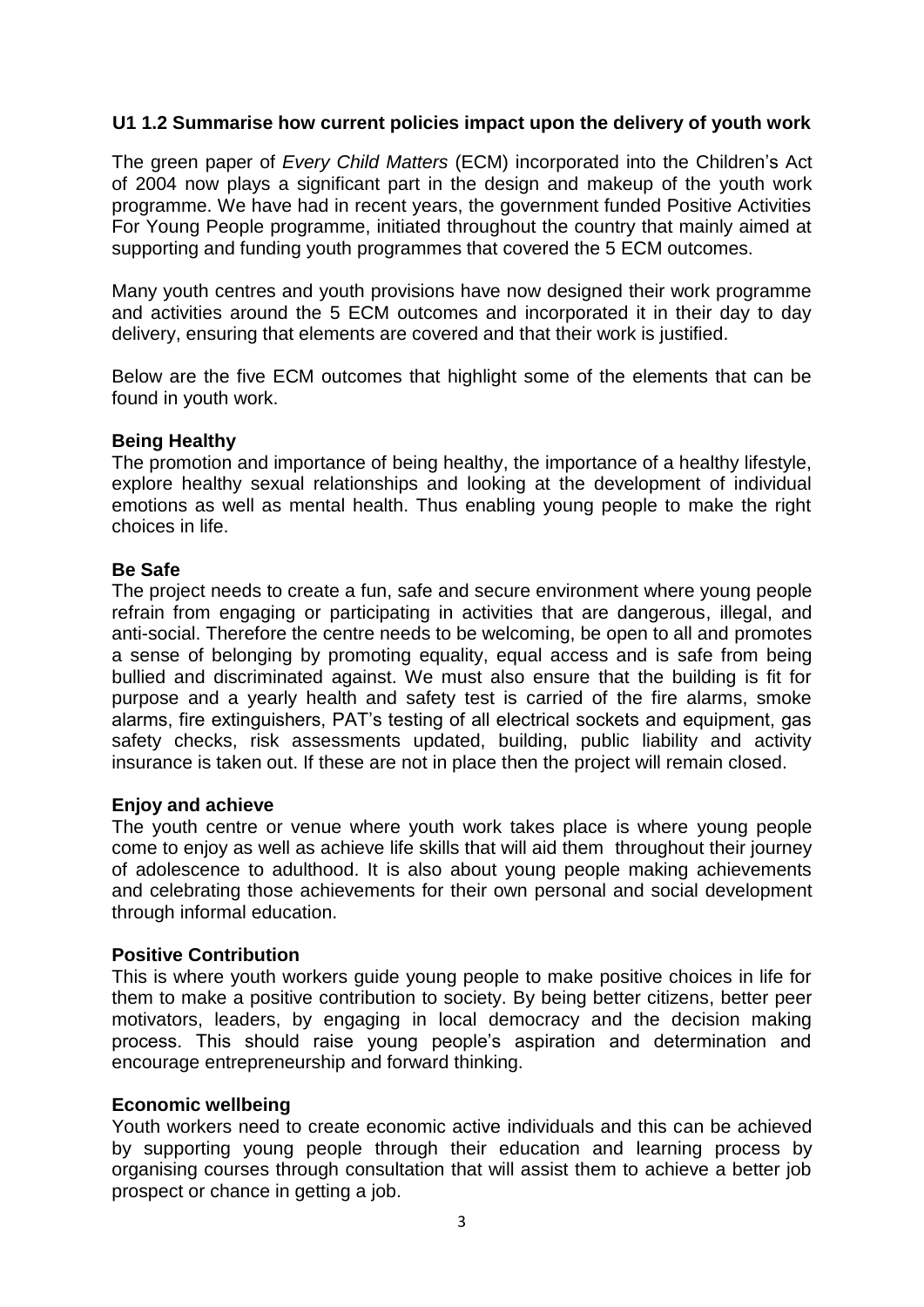# **U1 1.3 Summarise how the United Nations Convention for the Rights of the Child impacts upon youth work.**

The UK is bound in international law, by the terms of the UN Convention on the Rights of the Child and therefore has an obligation to protect children under Article 2, those aged 18 and under from abuse and harm, exploitation and slavery be entitled to a family, cultural and social life.

Adopted in 1989 and ratified in 1990, 131 countries have agreed to abide by the UN charter contains 54 articles and two optional protocols discussing the ways to ensure that the Rights of the Child is upheld and that children are safeguarded for their full development and maturity process.<sup>1</sup>

Youth workers and youth provisions should ensure that young people are clear about the service that will be provided for them and the following is a guided list of items that should be implemented to comply with the UN charter. $<sup>2</sup>$ </sup>

- To provide a safe, relaxed, fun and inviting environment (Article 31)
- Provide well equipped centres and projects
- Listen to young people's views (Article 12)
- Respect young people's views
- Be treated fairly and with respect (Article 2)
- Ensure a sense of ownership amongst young people
- Show enthusiasm and give encouragement
- Provide a referral service for guidance and counselling if needed
- Provide recognition through accreditation
- Ensure that young people are valued for their input in planning and evaluation in running of centres and projects
- Encourage integration with the whole community and that every child has the right to enjoy your own culture, religion and language (Article 30)
- Ensure access for all and an open door policy is visible (Article 23)

As young people *"We have the right to be protected, listened to and respected"<sup>3</sup>*

As youth workers we must ensure that we know and are aware of the rights of a child to assist them in their development from adolescence to becoming mature independent adults.

**.** 

<sup>1</sup> http://www.unicef.org/crc

<sup>&</sup>lt;sup>2</sup> Listed items taken form the Bexley Heath Youth Services document

<sup>3</sup> http://www.savethechildren.org.uk/en/54\_5971.htm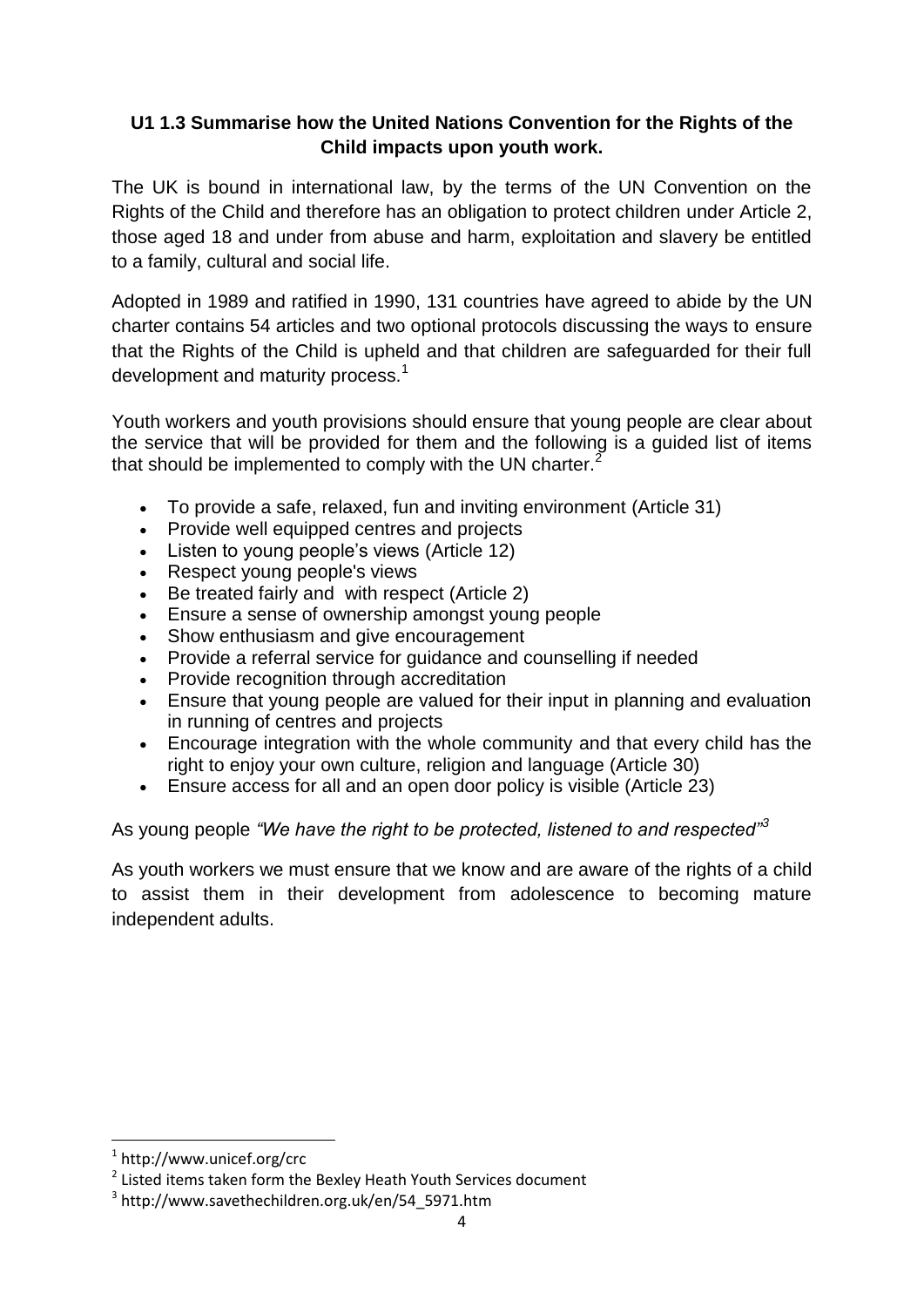# **U1 1.4 Compare own values, attitude and interests**

#### **Reflective recording**

He who knows others is wise, He who knows himself is enlightened (Lao Tzu)

Personally I hold liberal views and values as this allows me to be flexible, to engage in debate, to put forward ideas in discussion and understand others more, in light of their upbringing, to not to be judgemental in undermining others because of their background, where they come from, the views and opinions they hold. My attitude is to allow young people to make the right choices and decision for themselves by being a facilitator in their personal development process.

Youth work is about developing relationships and having this level of understanding allows me to explore, be creative, and experiment on how I can deliver effective programmes to meet different needs, in different times and be up-to-date with mainstream trends.

Young people nowadays use youth centres to participate in social activities but the current trend in justifying the need of youth workers has pushed youth workers to justify their very existence. Youth services are now target driven, managers are pushing target figures at the end of each month and presenting quarterly achievement figures, now a common discussion in operational meetings then meeting the needs of young people and their social and educational development.

My participation in youth work is to engage young people in activities that have a lifelong learning outcome, by providing experiences in an informal learning setting where young people can learn key skills that will assist them in their developmental process. One such example is cooking skills, learning how to cut onions, garlic, and ginger differently and experiment with food to create different taste and style with different ingredients.

My interest is to see young people achieving more and aiming high in life, to realise their full potential and capacity to achieve beyond boundaries.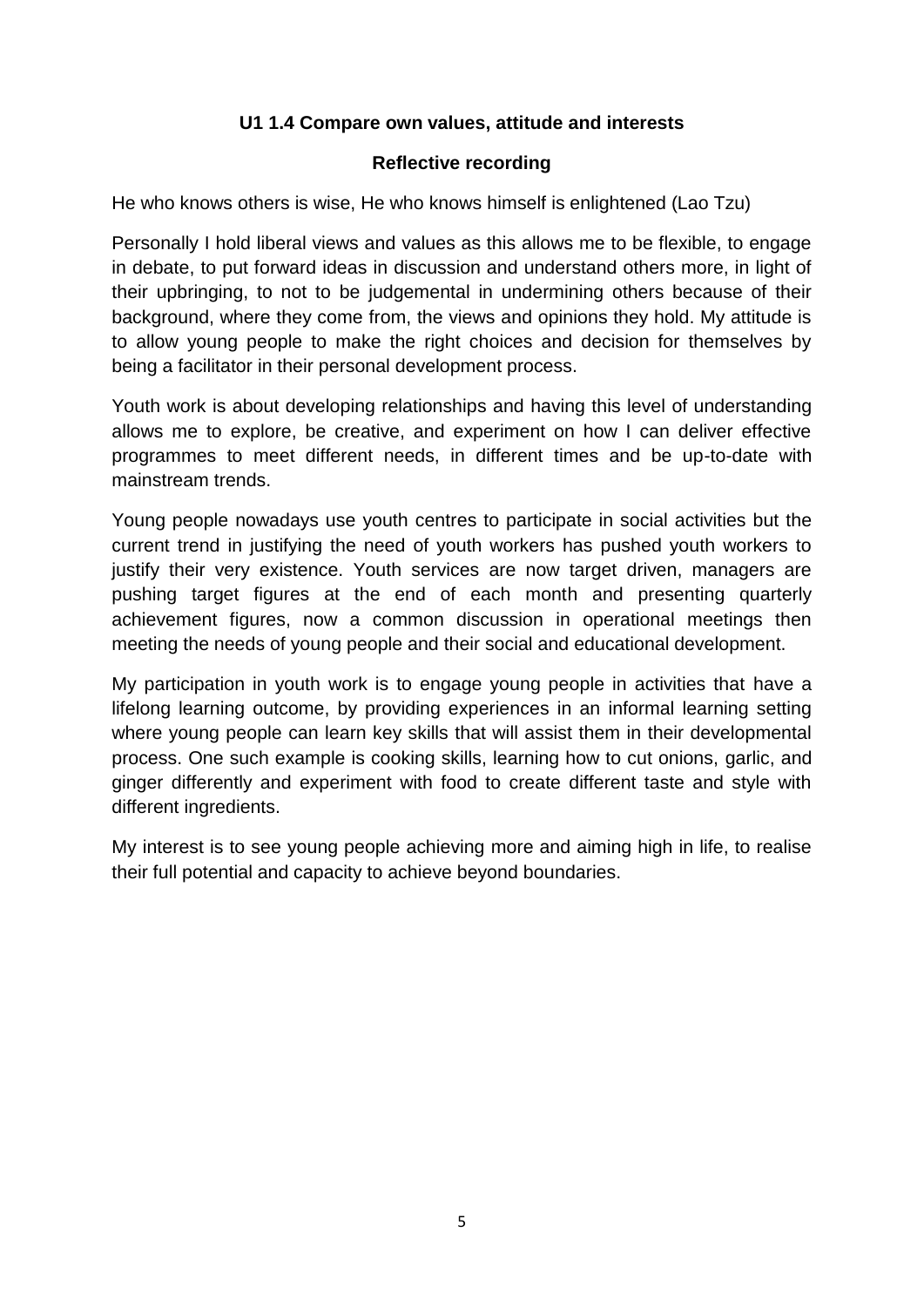# **U1 2.1 Identify Issues that currently concern young people**

- 1. Alcohol abuse and getting drunk
- 2. Smoking weed and getting high
- 3. Relationships problems
- 4. Getting a Job
- 5. Getting the qualifications to get employed
- 6. Temptation in stealing bikes and making quick money
- 7. Being attracted to organised crime like drug dealing and burglary
- 8. Territorial fights
- 9. Sexual health
- 10.Mental health
- 11.Boredom
- 12.Passing GCSE's
- 13.Family problems
- 14.Financial Issues and Debt
- 15. Career path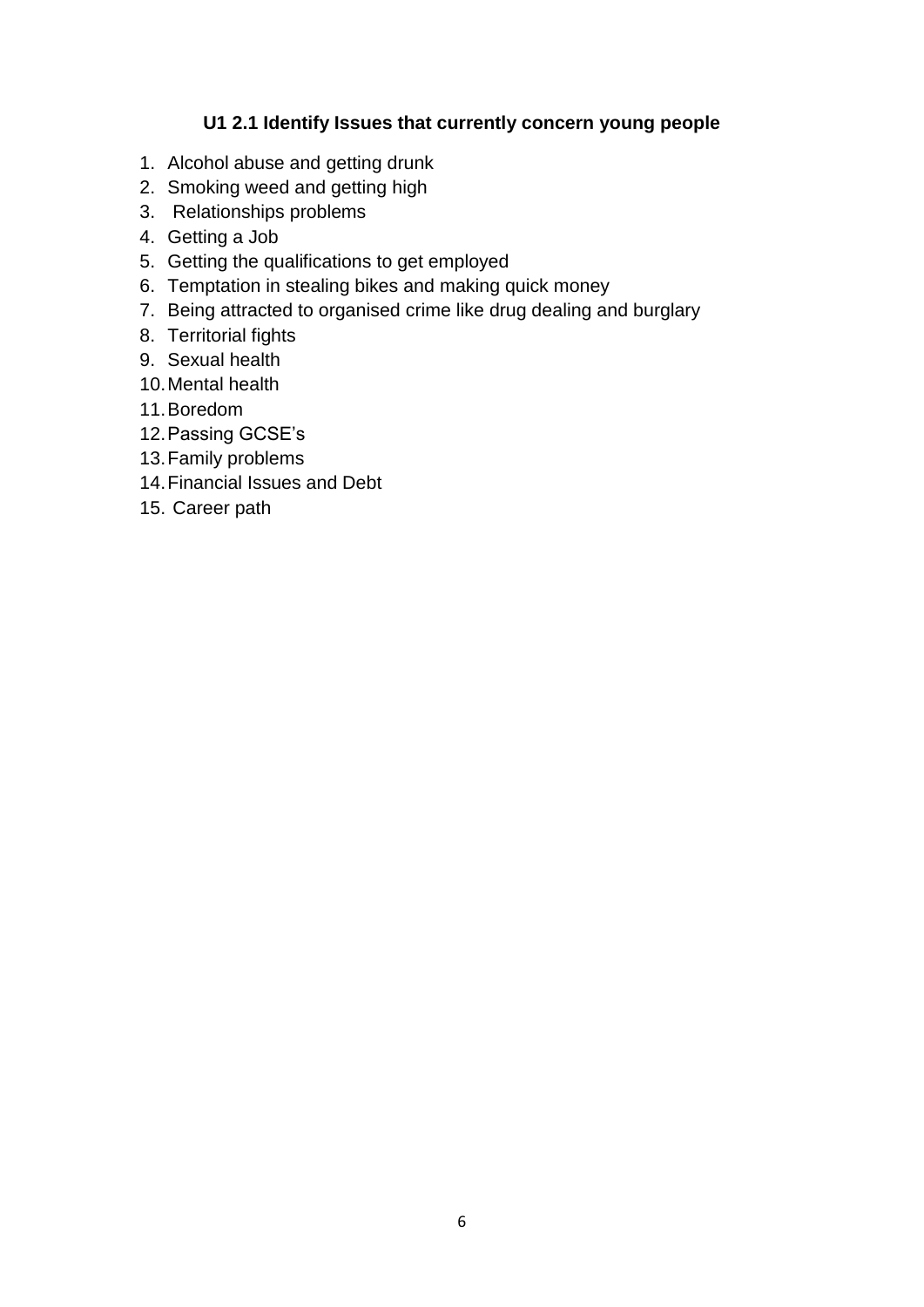# **U1 2.2 Explain the ways that young people can be encouraged to express their views, concerns and needs**

In order for young people to express their views and concerns, youth workers need to have a good relationship with them to create a healthy, productive discussion and debate on issues affecting their lives.

Below is a list of ways that views can be captured and recorded in order to deliver an effective youth provision centred around young people.

- 1. Feedback forms: Short, brief tick box exercise, to the point on getting feedback from young people
- 2. Group consultation: quick firing ideas, views, suggestions and recording it and displaying it on the wall
- 3. Group discussion/meetings: can be short or long but a brief note of the meeting should be done to refer to it after the meeting
- 4. One to one with individuals: Sitting with young people and hearing from them directly without the influence of others
- 5. Online/hand-out questionnaire and surveys (jack Petcehy and Tower Hamlets AMP): Questions relating closely to the consultation topic can be devised and placed in a questionnaire.
- 6. Produce a rap or poem: young people can produce a simple rap talking about their views, experiences and suggestions.
- 7. Suggestion box (Jack Petchey Nomination Box); anonymous and discrete written proposal on ideas, suggestions and way forward
- 8. Text Vote (Future Ideas): Ask young people to text their thoughts/answers to questions posed. This form of communication is widely used by young people today and they may find it more appealing to respond this way. Can help dealing with bullying.
- 9. Video Booth (Big Brother Style Tower Hamlets AMP video conferencing): Set up a video camera in a small room with a chair for young people to sit on. Either allow young people to express openly their ideas and suggestions to the camera, or ask questions that they answer to the camera. This can be done collectively with the Service Head and Mayor
- 10.Wish list: Santa's sock or use post it notes, stickers, pictures
- 11.Writing wall/graffiti wall: Allow young people to write what they believe, feel and air their views and opinions

The above are examples of tools that can be used to consult young people to view their opinions, thoughts, concerns and express their feelings about issues affecting their lives and ways to improve, develop and bring out new ideas and ventures into the youth setting.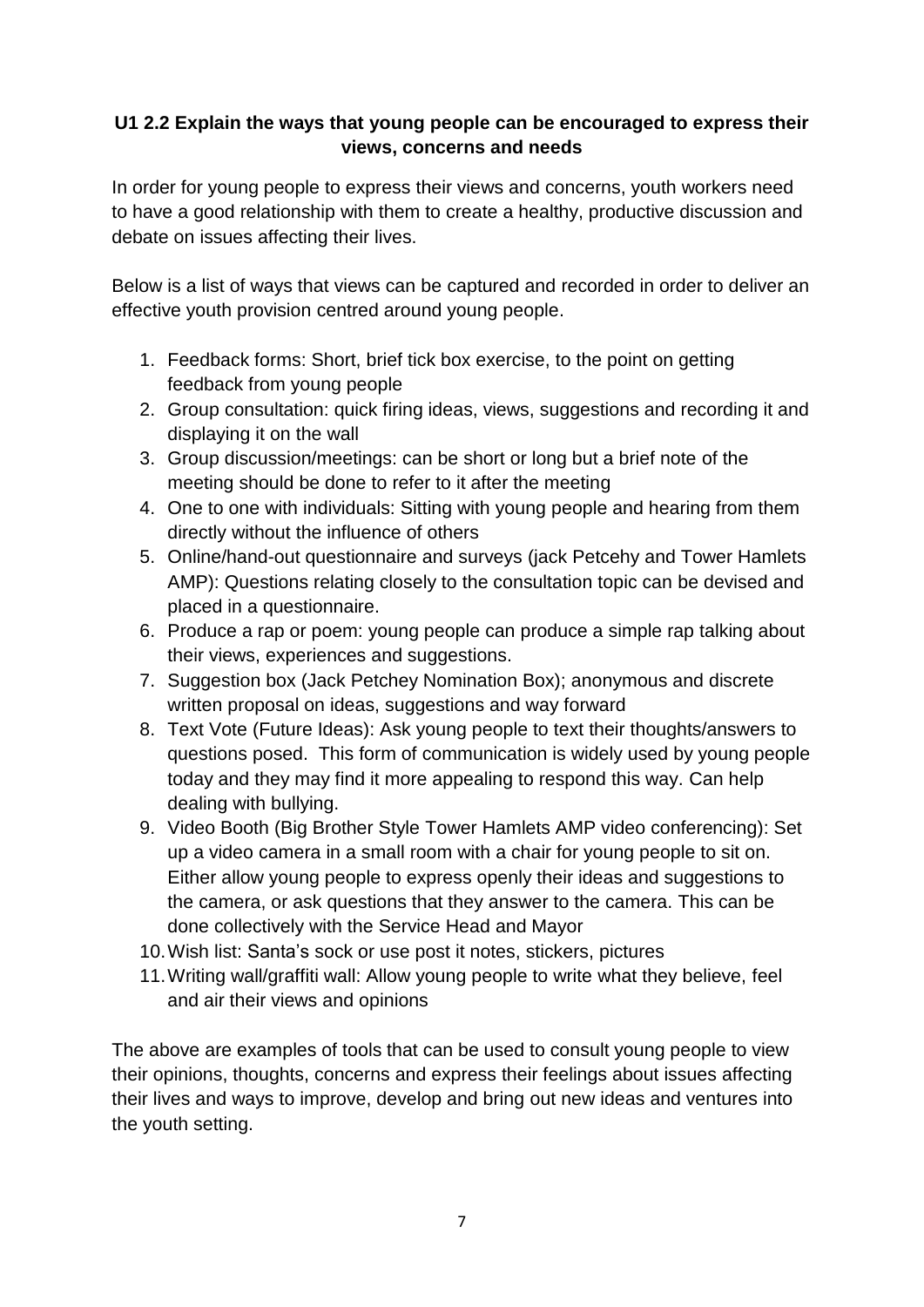# **U1 2.3 Explain the importance of respecting young people's expression of their values and aspiration**

Good youth workers understand the criteria's and elements to creating a successful and exciting youth provision. Success usually comes from aiming high with young people, and making them achieve more in life (Helping Children Achieve More, (HCAM) formally known as the ECM outcomes, 2010). Good youth workers must have a clear vision, a set of ethos and good communication skills that bring about a real sense of what a youth centre should be and how youth work is really done.

It is therefore fundamental that youth workers understand the importance of respecting and valuing young people's views, opinions, and aspiration even if it conflicts with one's own values, understanding of life and personal experience. It is the responsibility of the youth worker to be able to channel that thinking of freedom and choice and to create debate and discussion on each other's opinions. For example you may be against abortion but a pregnant young person has come to you for advice on termination.

Whoever may be right or wrong as youth workers we should not undermine young people's values and aspiration, but allow them to express freely in order to build positive relationships and trust. This positive method will allow them to learn from life experiences and develop further their opinions on life.

If we not respect young people's values and aspiration then we will create an unhealthy environment of social exclusion, hatred and discrimination. Another example of a young person who wants to be a pop singer and the youth worker believes that there is no chance in getting there, this news will demoralise that young person. It is the youth workers responsibility to show the pathway to becoming a pop singer and assist where necessary in getting there but plan to look at alternatives along the way.

By respecting young people's values and aspiration we can further develop them to becoming responsible adults, and take them through the transition of adolescence to the state of independence, interdependence and caring. This will allow the process of making young people successful learners, confident individuals, responsible citizens and effective contributors to society.

*'Education is the most powerful weapon which you can use to change the world.'*  Nelson Mandela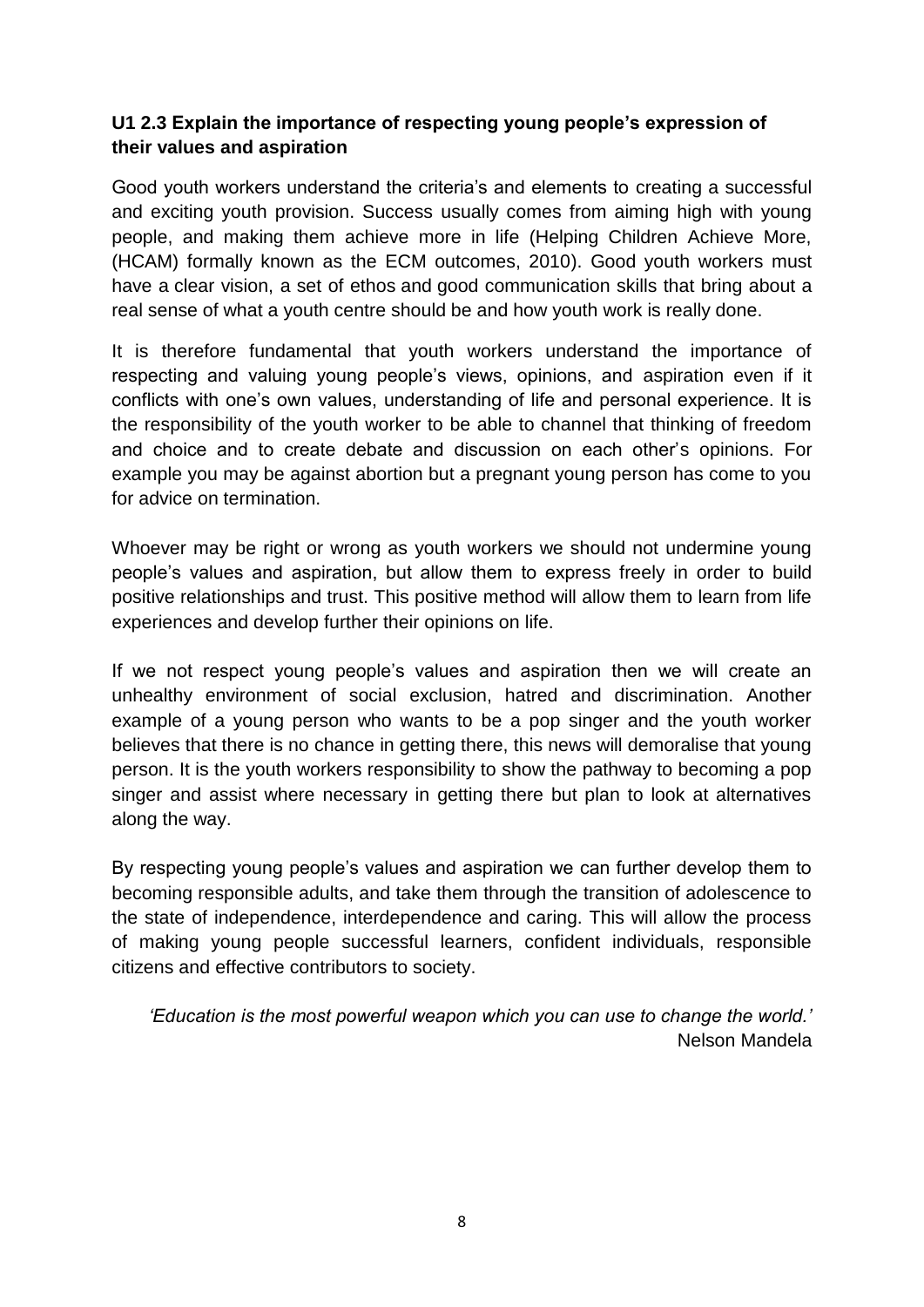# **U1 2.4 Explain the factors that can motivate and demotivate young people**

Motivation is the drive behind human behaviour, understanding what factors motivates and demotivates young people cannot allow us to easily identify or define accurately the reason for such human behaviour, as everyone is different. Therefore motivation is about why people decide to do something, how they are going to pursue it and how long they are willing to sustain themselves in the activity. Young people have a choice to attend or not to attend youth clubs but what can be done to keep young people coming into youth club is our responsibility.

In Maslow hierarchy of needs he proposed that motivation is based on a number of human needs which are never fully satisfied but individuals seek to fulfil more needs. Youth work can be found in the social needs compartment where a sense of belonging, building relationship, skills and tools to understanding the world we live in plays a vital role in delivery youth work to young people

#### **Factors which motivate young people**

We must ensure that the provision:

- Provides fun and challenging activities
- Has workers who are approachable, exciting, fun and understand young people's personal problems
- Deals with and stamps out bullies
- Has workers that fully engage with young people and develop relationships, companionship, friendship and build trust
- Creates an atmosphere of support for individual's personal, social and training needs.
- Has an element of learning and achievement through accredited training
- Plan trips and residentials
- Values young people

# **Factors that demotivate young people**

- Centre is closed most of the times or does not open or close early
- Workers do not have a good relationship with young people
- Equipment does not get replaced and games are out of order
- Workers do not engage with young people or even know their name
- Workers show no interest in young people for their learning experience
- Workers do not have the current knowledge in young people's trends and do not understand them
- Workers do not deal with conflicts, bullies, create an environment of social exclusion, feeling unwanted.
- Workers do not make young people want to aim high or achieve
- Workers are constantly telling young people off for their behaviour and banning them from the club
- Workers that hold very strict views and opinions and put their personal values first to what young people want to do and fulfil.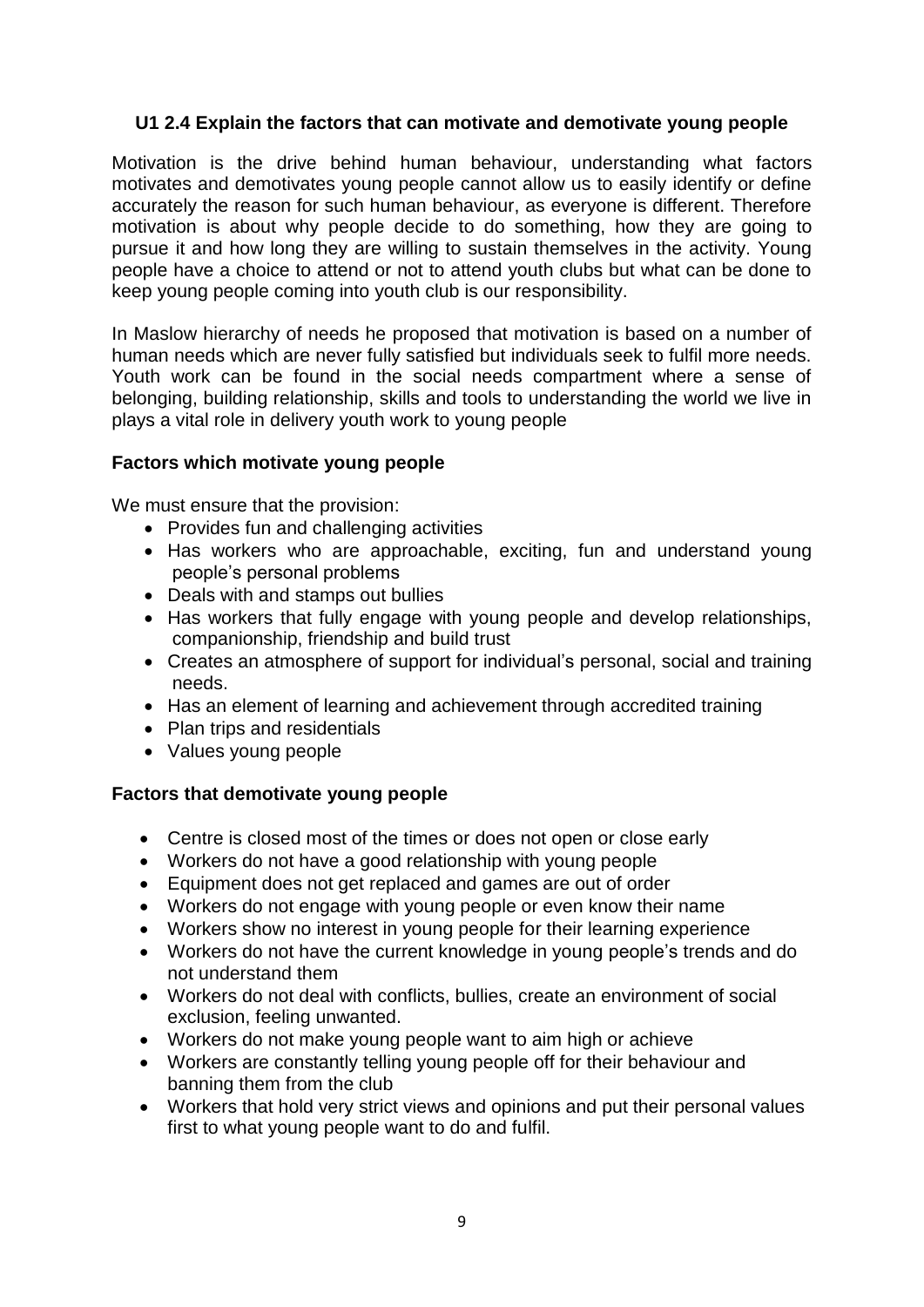# **U1 3.1 Analyse methods of youth work used to engaged young people that demonstrate inclusive practice**

There are various methods that we can use to create an environment where it is safe, suitable and accessible for young people to attend, where they feel accepted and appreciated where the environment is warm, friendly and welcoming and where young people from different backgrounds, cultures, abilities and disabilities can participate equally without prejudice and have a voice. We must ensure that the centre is accessible, has seating arrangements, signage, images, music and lighting suitable to the different needs of young people

We can celebrate diversity by encouraging young people in discussion and debate and raise awareness by being explicit about inclusion. Youth workers can put up posters, examples such as the faith calendar, the yearly events calendar, display leaflets and pamphlets and other information relevant to inclusion and diversity. Young people can also be engaged in designing posters and even writing about their own diversity and create an inclusive statement, mural or web page.

Youth workers can arrange workshops, short seminars or even arrange a visit to a conference on diversity, theatre/drama play, make a visit to an art gallery, music and dance studio to experience, explore and understand diversity and learn about different cultures, traditions, beliefs and practices.

Youth workers must allow young people to represent and identify themselves as they wish, they need to create a space for the minority groups to have a voice to influence the programme of activities and develop policies. Young people also need to be encouraged to actively participate in activities and not feel left out or excluded.

Youth workers need to encourage young people to be included in at every level of the clubs programme of activities. Making sure that the necessary support is in place to allow them to fully engage in that decision making process. One of the most important thing that youth workers need to keep in mind is to try and not to make assumptions about individual needs and abilities, as this can open doors to discrimination.

Youth workers need to have young people inducted into the youth club to explain the ground rules make them aware of policies and procedures and understand what is tolerated and what is not and this should be regular as new members do start at various times during the course of the year. This method is best practice and allows young people to value the project even more.

Youth workers also need to be proactive about reaching out - an 'open door' policy is not enough when it comes to inclusion. Staffing issues need to be looked at and a diverse staffing works better when dealing with people from different backgrounds.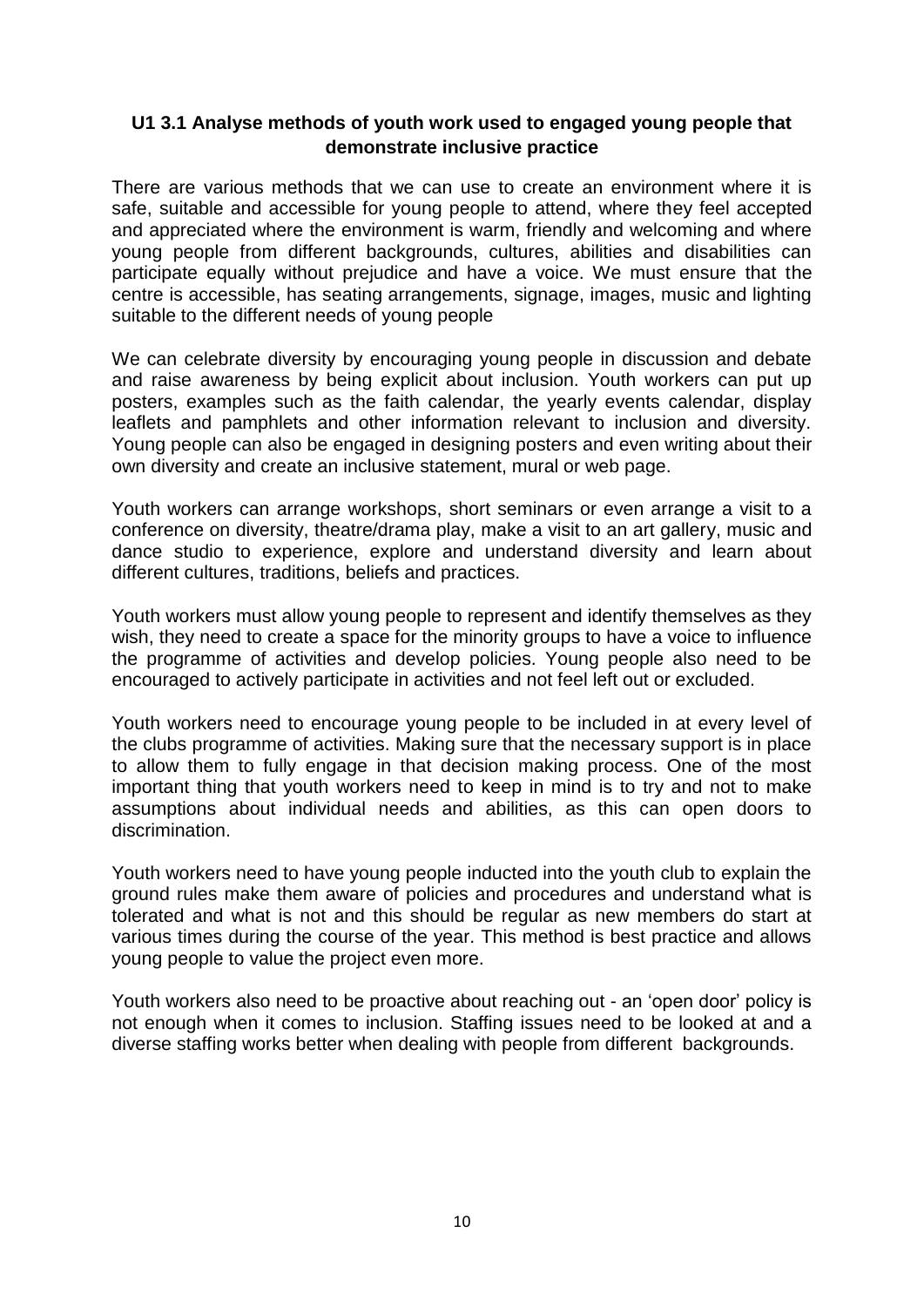# **U1 3.2 Explain the process of engaging and maintaining relationship with young people within the youth work context**

To engage young people and develop relationship, youth workers need to have certain skills and attitude towards the work that they are engaged in. Young people must feel free to approach youth workers to discuss any issues that they may have or want to express. In order for that to happen, youth workers need to create that healthy environment and initial relationship. Youth worker must also be inclusive and non-judgemental to be able to engage young people in organised activities and programmes and the following is a list of some items that can help assist in this process;

- Be open minded
- Awareness of different needs and abilities
- Have good communication skills
- Good listening skills
- Be able to mediate and facilitate
- Motivate and activate young people
- Befriending and approachable
- Facilitate positive thinking
- Deal with emotion
- Self-initiator
- **•** Charismatic

Communication is the key to maintaining a healthy relationship, from the outset of knowing a young person, youth workers need to engage with them and not isolate themselves to themselves. They need be able to;

- Talk to them
- Communicate with them
- Find out from them what they like and dislike
- What they are up to
- What problems they are facing
- Any issues that is affecting their development to adulthood
- School, are they doing well or failing
- Are they getting into trouble
- Are they experimenting with relationships, drugs and alcohol

All these facilitate elements in assisting the learning process of transforming a young person from adolescence to adulthood. This building of trust in a young person and creating a bond between the young person and youth worker is what youth work is all about.

When young people see genuineness in youth workers who are willing to help, assist, advice and make referral they are more willing to be open with them and youth workers are able to direct them better. Thus creating this mentor, mentee relationship allows a more empathetic understanding that young people are not evaluated or judged but simply understood.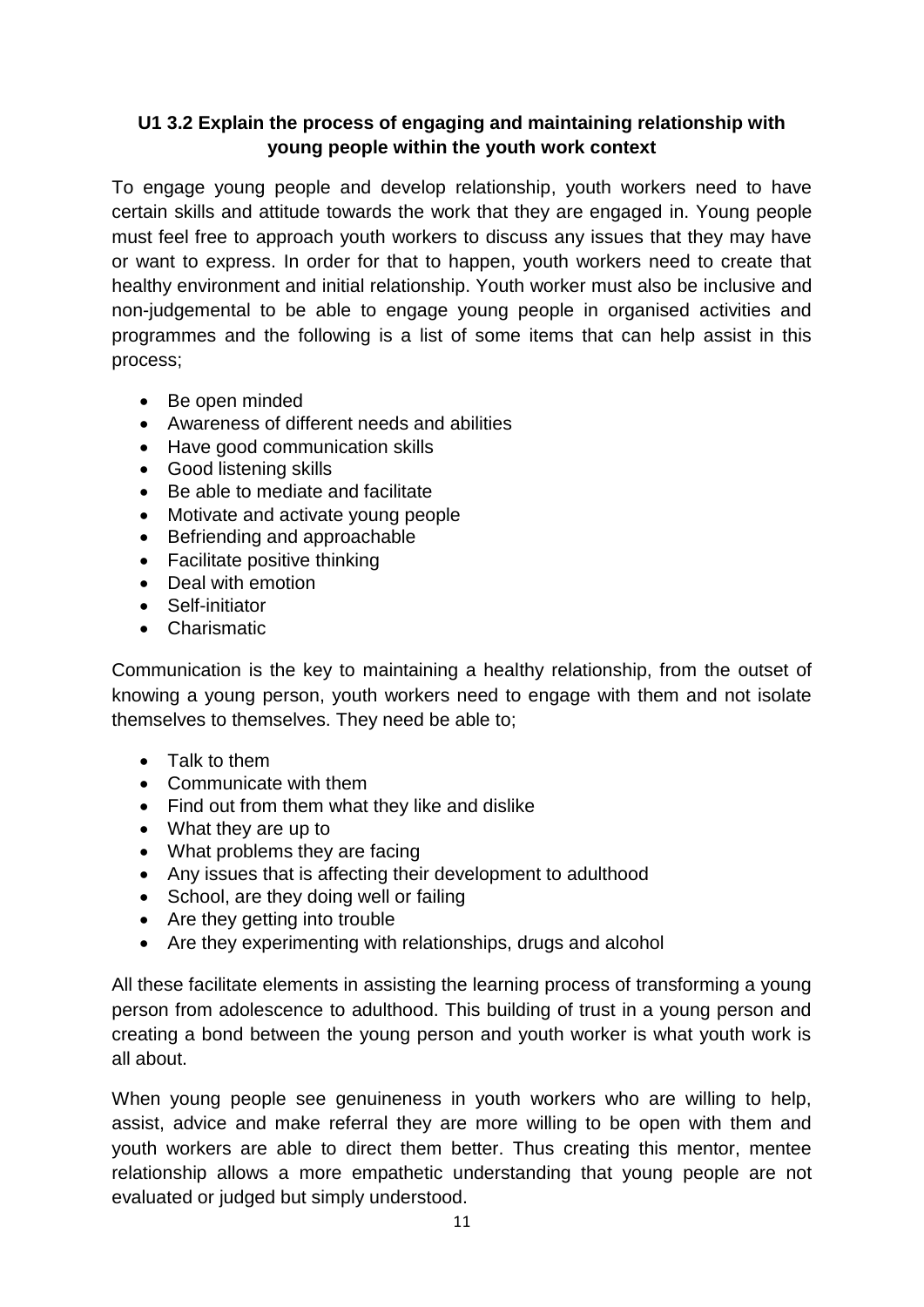# **U1 3.3 Explain boundaries of own role as a Youth Support Worker in relation to**

# **Young people Colleagues**

As practitioners in Youth work we have boundaries that govern our ethical dimension on taking on difficult decision of separating personal and professional life. When it comes to making difficult decision regarding young people we should consult our professionalism in that scenario and not let our personal life choices override it. If we cannot make that decision then we should seek assistance from other work colleagues, line mangers and even referral services.

For example on the matter of abortion you could be against it, but a young girl comes to you and says she is pregnant and wants an abortion. What do you do in that situation, you can refer it to your line manager and allow them to make that decision.

Another such example is the close, personal or sexual relationship with a young person in your duty of care. Here again this may be against the law depending on the age gap. We also see youth workers making preferential treatment of particular group or certain individuals because they know and trust them better than others. Therefore in this situation the matter needs to reach to the line manager to make a decision for you to take appropriate action.

There is also the element of receiving gifts, on return for something which has benefitted the young person, it is an unethical work practice for youth workers to accept gifts on that basis. We should not encourage young people or assist them in breaking the law to provide you with stolen merchandise, material or goods for you to purchase at a very low price.

We should be very weary of our conduct also outside of work, when we are in the public eye where the real you may be seen and witnessed by the young people. Disorderly behaviour, aggressive attitude, road rage, use of language all these characteristics should be avoided at all times. Our character outside of work should reflect similar to what we do during work.

*Only a man's character is the real criterion of worth.* **[Eleanor Roosevelt](http://www.brainyquote.com/quotes/quotes/e/eleanorroo126918.html)**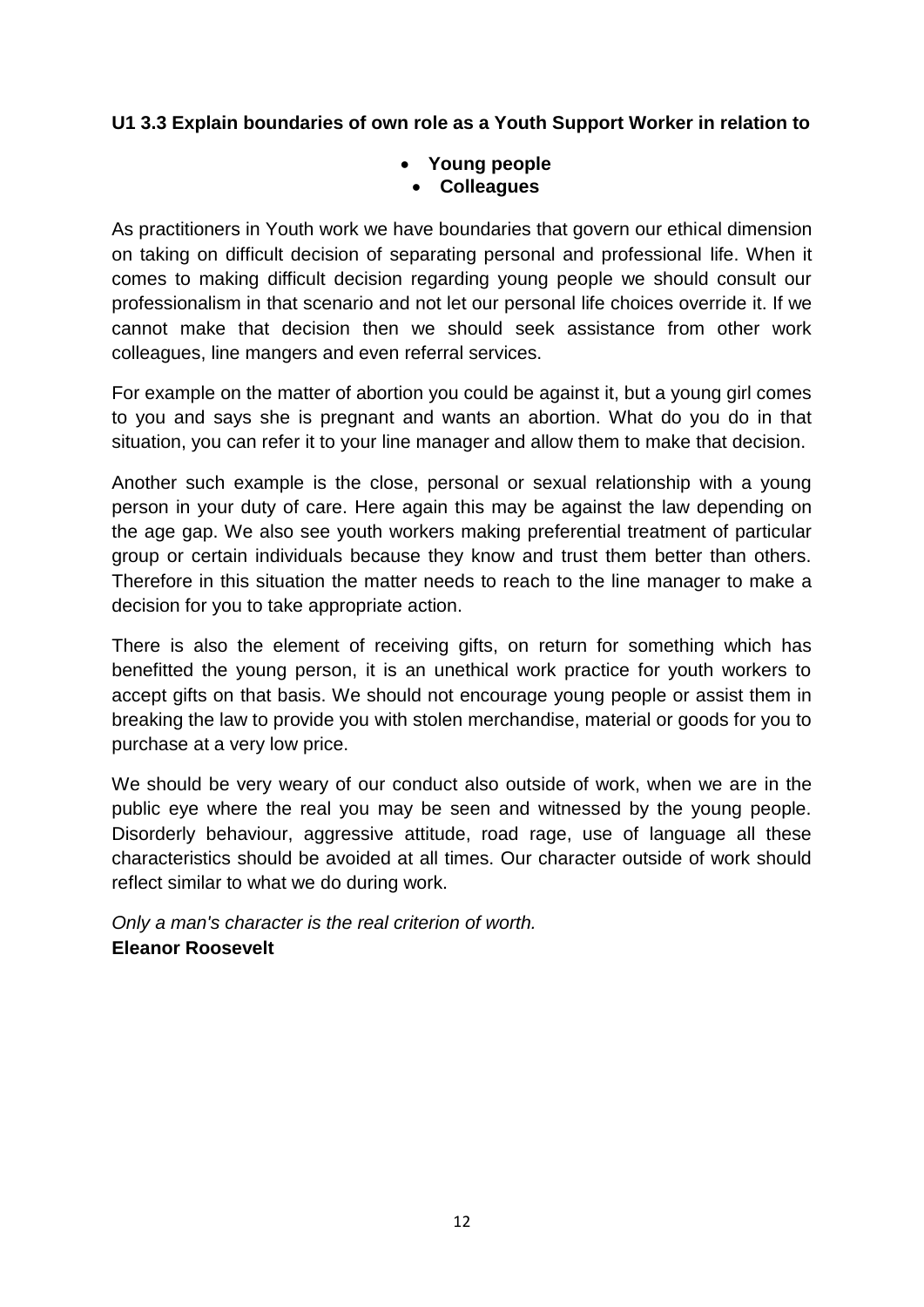# **U1 3.4 Evaluate own skills in developing appropriate relationship with young people**

Developmental theorists, such as Erickson, Piaget, and Kohlberg, all reinforce that during teen years, youth are most influenced not by knowledge, but by human relationships. Therefore by having the following characteristics, strengths, skills and expertise this enables me to have a good relationship to develop a better relationship with young people.

- I am a good listener and do listen to their concerns, thus having a good pastoral and counselling skill, allows me to enable young people to make the right decision for themselves.
- I am able to communicate information well to young people in their context and with people from different backgrounds
- I am one that pushes young people to achieve in life
- I do not judge people but see potential in them
- I am open minded and open to discussion and debate and encourage member to debate issues
- I am creative and can motivate young people to be engaged in activities, especially cooking up various dishes using basic ingredients
- I make young people realise their potential and always encourage them to do well or better for themselves
- I ensure that the club stays open and this is something young people admire me and my co-worker our commitment to open the club on time and give that extra time.
- I try to develop a relationship with some parents to get a better insight to young people's problems
- Young people are in a subculture of their own and I have developed my understanding of young people and how they operate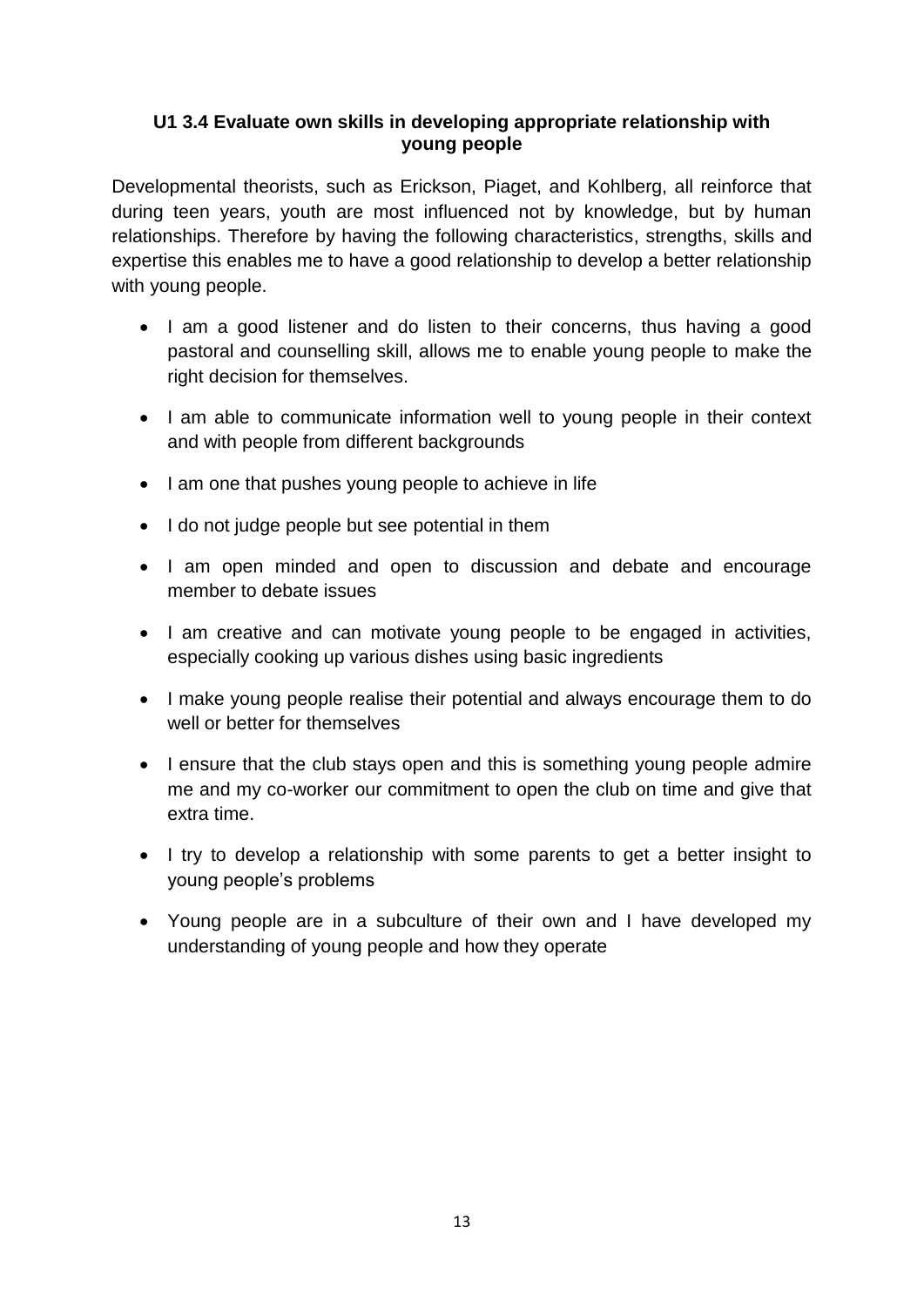# **U1 3.5 Identify the sources of support and development for self**

Sources of support available to assist in the delivery of youth work

Line manager – to support the finance, building fixtures, maintenance and reports

I feel that I have a good manager that is supporting me in my decisions and assisting me in improving my personal development.

There are now regular supervision taking place, bi-monthly staff meetings and an annual whole service staff training away day organised where staff are praised for their hard work during the year and awards distributed to encourage others to follow suit.

Employees are more recognised for their work and commitment to the organisation and the young people they work and thus this motivates me to achieve more and develop myself to deliver quality and outstanding work.

My manager has supported me throughout the whole process of applying and completing the QCF Level 3 in Youth work course. Training has long been on the top of my list of priorities and whilst enrolling myself on the course, booking training and courses has been made very easy for me.

# **Development for self**

Duke of Edinburgh training

eDofE training

BELA training

CIEH Health and Safety

Foundation to Child Protection

Counselling skills

EVOLVE training

I have recently completed my three day first aid at work, CIEH Food and Hygiene course, Basic Child Protection and Health and Safety training, as well as an alcohol awareness training day all which the manger agreed for me to attend.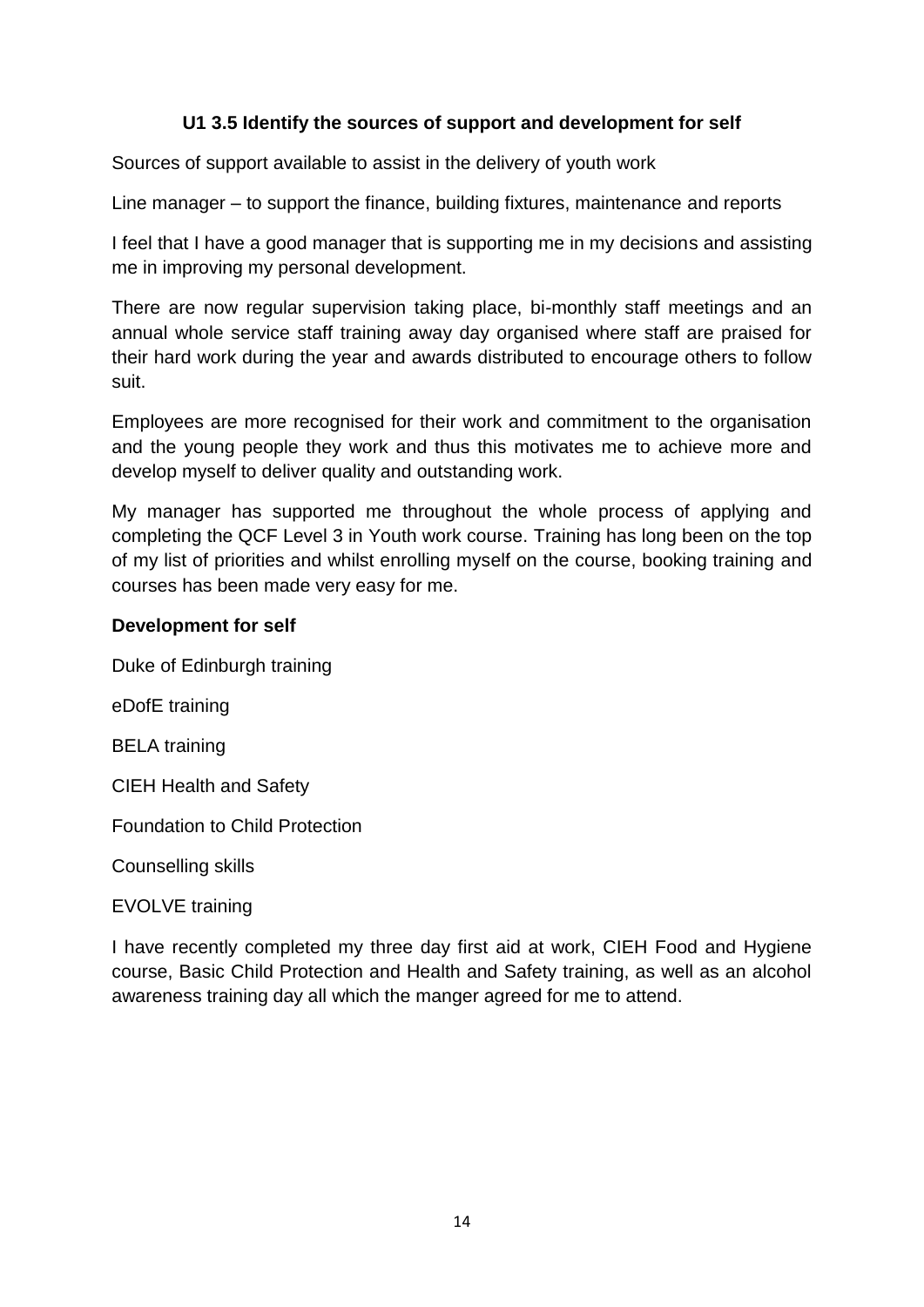#### **U1 4.1 Access relevant information from different sources**

Drugs – NAFAS, talk to frank Sexual health - Mile End Options Team and Step forward Alcohol – Tower Hamlets Life line Duke of Edinburgh – Outdoor education centre Mile end Post 16 courses – Tower Hamlets College Careers services – Bow Road Connexions and transitional services Mile End Accredited courses – Lifeskills Development Ltd Gun and knife crime – BRAC UK Employment Soft skills - BRAC UK Dance, theatre and Arts – The Brady Centre Young people funding – Youth Opportunity Fund Young people's voice –AMP.uk.net Residential centres – Acorn Adventure, YHA catalogue

#### **U1 4.2**

Most of the information above was found within the youth club and we sat around the table to discuss how this information could benefit us as individuals and how we can plan future activities around the information gathered. From the feedback given by young people they highlighted that all the information was relevant to them and it would be good to cover each area during the course of the year. However drugs and alcohol was a favourite topic area for discussion as this concerned them more. I believe that this was affecting a lot of their peers and they wanted to find out the real consequences and harm drugs could do to them in the long term.

Then we looked at jobs and employment opportunities and drew a plan to getting a job. We then decided that some of these activities may require funding and the Youth Opportunity Fund was a great place to start in getting the funding in.

It was also quiet surprising that residentials and trips were not discussed as in the past the first thing young people wanted was a residential, go-karting trip and a theme park. Maybe the recession and the current economic climate have taken its toll on young people and attitudes are changing.

All of the young people showed no interest in the DofE award because of the commitment levels as well as the arts activity which was quiet surprising. The previous group of young people that attended the youth centre were very creative and art focused and participated in mural design, painting in large park areas, redesigned the changing rooms of the parks and displaying their work of art through graffiti work, drawings and digital imaging.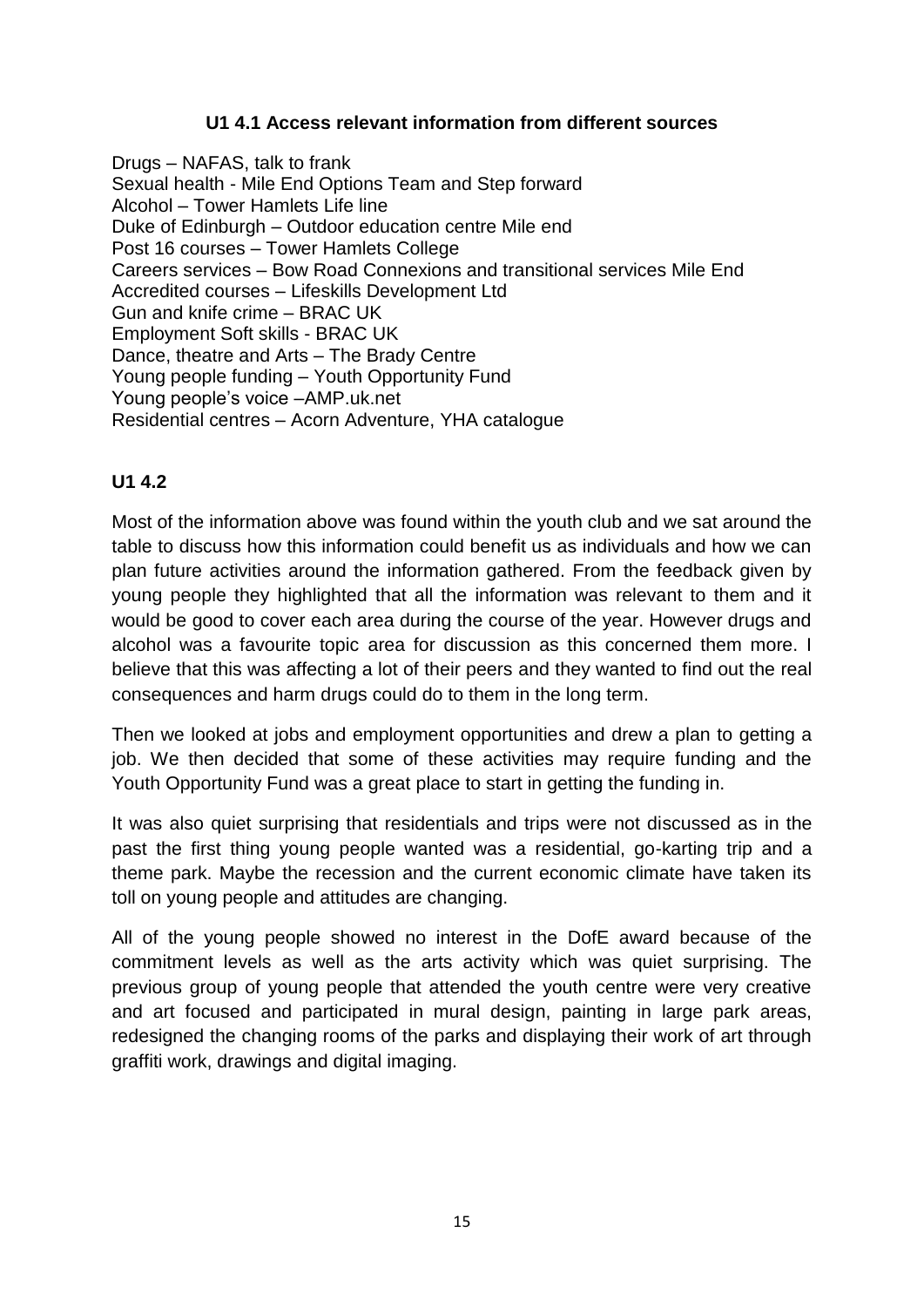#### **U1 5.1 What is meant by community?**

A community is a group of people living in an area surrounded by homes and flats that make up an estate or a couple of estates that share common interest in the concerns and issues affecting that particular area or ward. In the larger context of Tower hamlets in developing a community plan they have created boundaries of areas to formulate wards and joined up wards to create to Local Area Partnerships (LAP) to make a larger community to serve it needs as a whole and deal with its issues. Hence when tower Hamlets mentions One Tower Hamlets one community in its material this is representing all eight LAP areas.

A community can therefore be from a small housing block to a large geographical area defined by the community, the people or politicians.

#### **U1 5.2-5.4**

#### **Community Profile of Meath Gardens**

The centre is based in LAP 1 and the area is made up of three wards

- Mile End and Globe Town ward
- Bethnal Green North
- Weavers

Youth Population of LAP 1 is 3,475 those aged 13-19 and is one of the largest in Tower Hamlets however there is no ward statistics available.

#### **Ward Councillors**

[Councillor Rofique Uddin Ahmed](http://sps2ksrv.towerhamlets.gov.uk/MeetYourCouncillor/MemberDetails.aspx?ID=30) Labour [Councillor Amy Whitelock](http://sps2ksrv.towerhamlets.gov.uk/meetyourcouncillor/MemberDetails.aspx?ID=110) Labour [Councillor Bill Turner](http://sps2ksrv.towerhamlets.gov.uk/MeetYourCouncillor/MemberDetails.aspx?ID=81) Labour

#### **Local MP**

Rushanara Ali MP Labour

#### **Local Mayor**

The Mayor of Tower Hamlets is [Mayor Lutfur Rahman.](http://www.towerhamlets.gov.uk/lgsl/1001-1050/1002_mayor.aspx)

#### **Community profile**

Population of LAP 1 and 2 is 59,600 of which 23% of residents in LAP 1 are under 15 years of age and has one of the worst levels of health deprivation and the highest burglary rate.

Most homes are social homes and there is a great move towards building more homes under the shared ownership in old brownfield sites. Most of the families with children live in overcrowded situations. There are many students that live in the area that are in shared accommodation. 25% of the population are of the afro-Caribbean and 10% are Bangladeshis.

#### **Hospitals**

Mile End Hospital **Educational Institutes** Queen Mary and Westfield University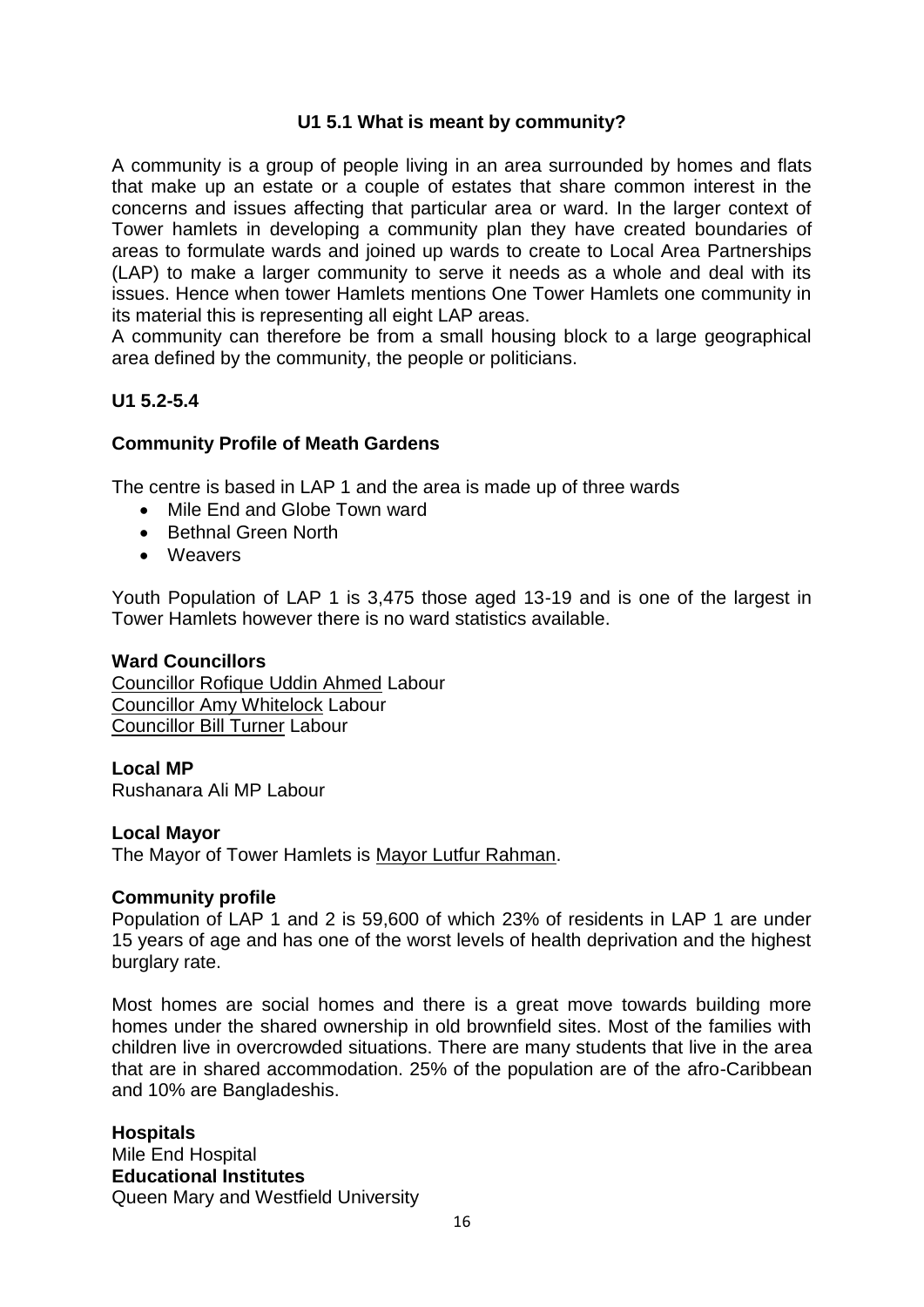# **Secondary school**

Morpeth

#### **Primary schools**

Guardian Angels RC Globe Primary school Bonner Primary School Rachel keeling nursery Tate house nursery

#### **Public amenities**

Bancroft Library Local History and archive Museum of childhood York Hall leisure centre Public Allotments Digby Street pensioners club

#### **Shops and Business**

Newsagents, Food and Wine, Butcher, Bike shop, betting shops, cafés popular branded and local, sandwich shops, Fresh fish stall, bits and bobs, pound shops, furniture shop, fruit stalls, clothing shops, art deco shops, restaurants, a mixture of fried chicken and chips shops, to local Indian takeaways, Turkish, Lebanese, and pie and mash shops. A doctor's surgery, dentist and an optician, a tanning shop, nail brushing, hairdressers, estate agent and an electrical and plumbing shop. A few pubs and a large social club for the students, a snooker club, a few chemists and a photo and framing shop, Asian grocer's, bank, post office and charity clothes shops.

#### **Transport**

Bethnal green tube with two other tube stations just out of the ward, Stepney and mile End

Bus routes, D6, D7, 8, D3, 309 and N8

#### **Religious centres and organisations**

London Buddhist centre Latimer Church St John On Bethnal Green Our Lady of the Assumption RC

#### **Open Space**

Meath Gardens Park opposite Grantley Street E1 Museum gardens Harpley Square play space

#### **Other youth clubs**

Harpley Youth Centre (opening times see attached timetable) Bethnal Green Mission (opening times see attached timetable)

#### **Frontline emergency services**

Police station Fire brigade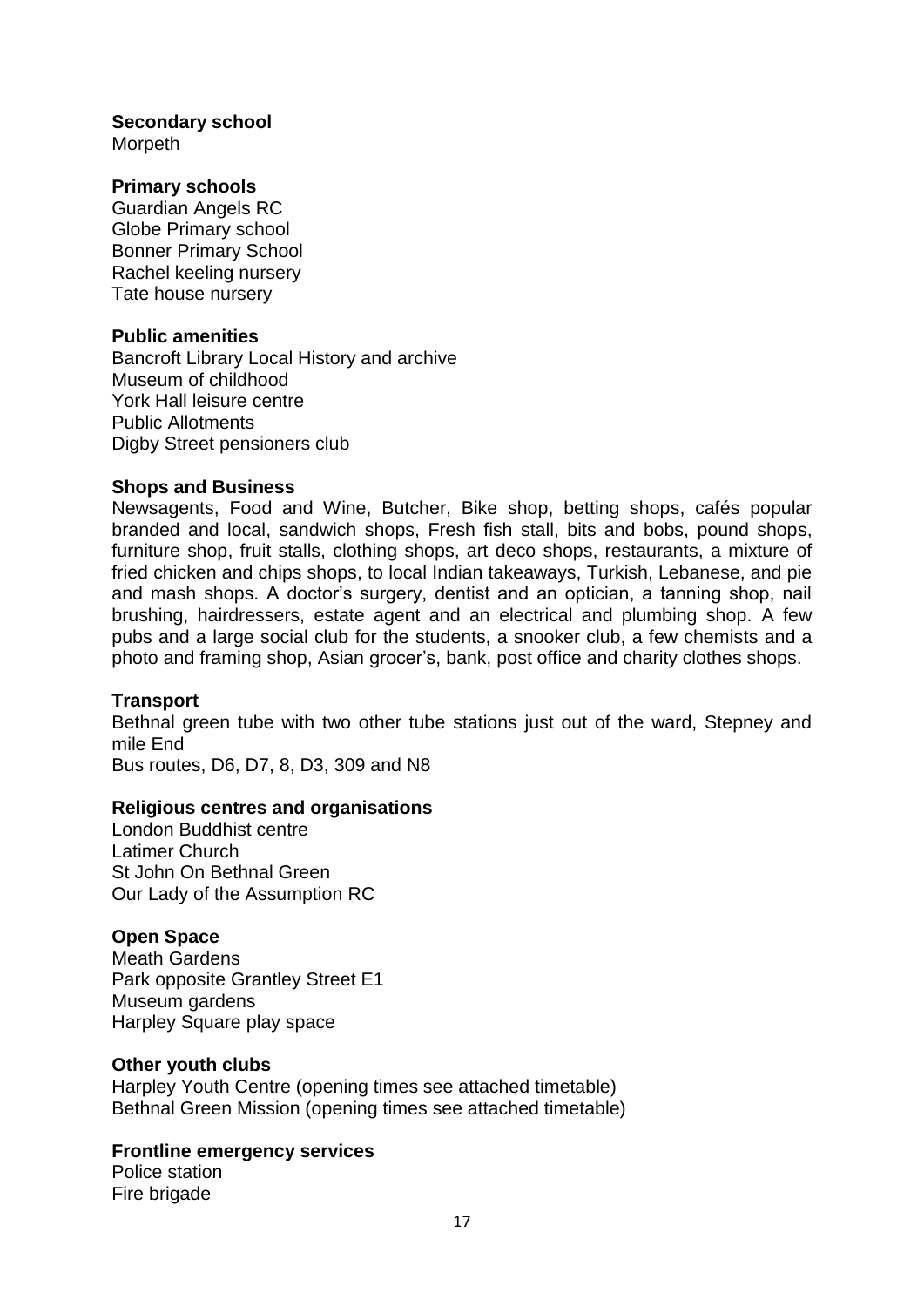#### **Other organisation that work with young people**

KO Gym Muay Thai Club, Student support services and Bethnal Green United Football Club.

#### **Other important information**

Unemployment In the area is high and long term unemployment is also high, most of the people that work are in retail jobs or manual work. Most family income is below average and thus crime is high in this area. Drug related crime is three times higher than the national average and domestic violence is double the national average.

#### **LAP 1 Coordinator interview**

Main Issues are Drug and alcohol abuse, petty crime and burglary, Motor vehicle crime and Drug dealing. Lack of respect for the elderly, the community and high antisocial behaviour levels. LAP 1 is a high crime area and is a hot spot for stolen bikes and pick pocketing. Gang fights, gun and knife crime and territorial tensions are very low.

There is a lack of central funding to tackle these issues within the area but mainstream services are established to be accessed by young people. We have one of the highest youth population in comparison to all the other LAP areas and overcrowding is a big factor. Most new build are shared ownerships and very few social housings are made, however there are plans to knock down the chest hospital and make more low rise social housing.

Educational attainment is not that good however those that do achieve tend to move onto higher education. The GCSE results are 58% including English and Maths and the school is improving but at a slower rate. Most people live with the fear of crime and do not report crime knowing that the chances of the criminals getting caught are very slim.

There has been a big shift in the demographic of LAP 1 as more new economic migrants from other towns across the UK and Europe are descending in Tower Hamlets. Most of the new builds people live in are in secure environments behind barriers. Tower Hamlets is changing rapidly, whilst structural changes are taking places the real needs of local people are being starved of essential funding needs to survive.

See Appendix for interview questions answered via email with a head teacher from a local school

#### **Facilities and services that young people need**

- 1. Reopen Cranbrook youth centre it is large and much more can be done there
- 2. Fund the Glass House youth project
- 3. The school should open its door for after school activities, like badminton, table tennis and football.
- 4. Homework club for revision and booster classes for the ones that are struggling to learn
- 5. Young people want shelters or sitting areas where they can meet rather than hang around in stairwells causing a nuisance to residents
- 6. A skate board and BMX park
- 7. Lights in the football pitch to play during dark days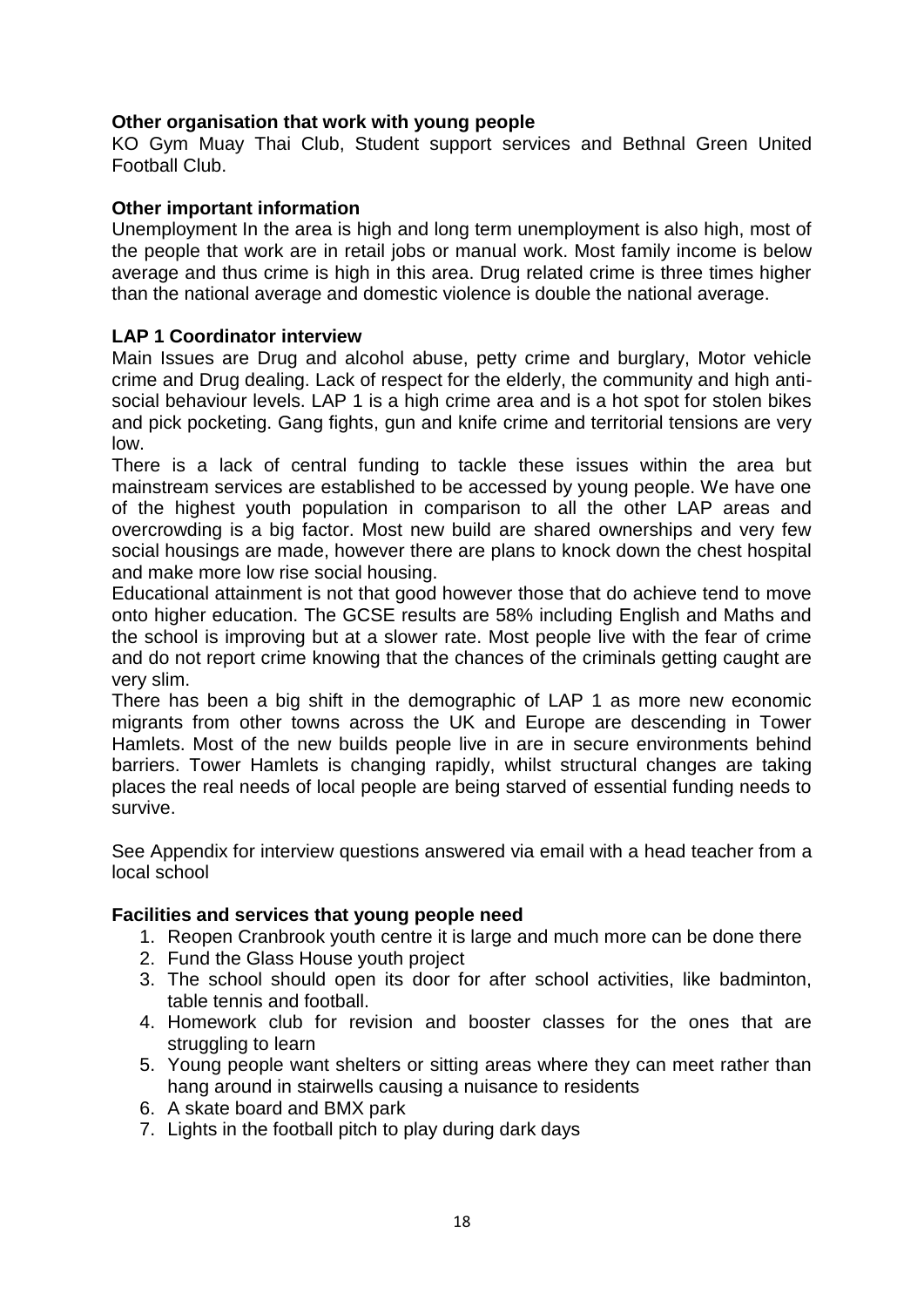# **Project development in light of findings**

- 1. Raise lighting issue with park rangers at Meath Park
- 2. Being a very small club the size of two containers packer together we may want to do inter club competitions with other clubs
- 3. Plan GCSE booster classes with private tutors when centre is not used during certain days and weekends.
- 4. Link up more closely with the school to access their facilities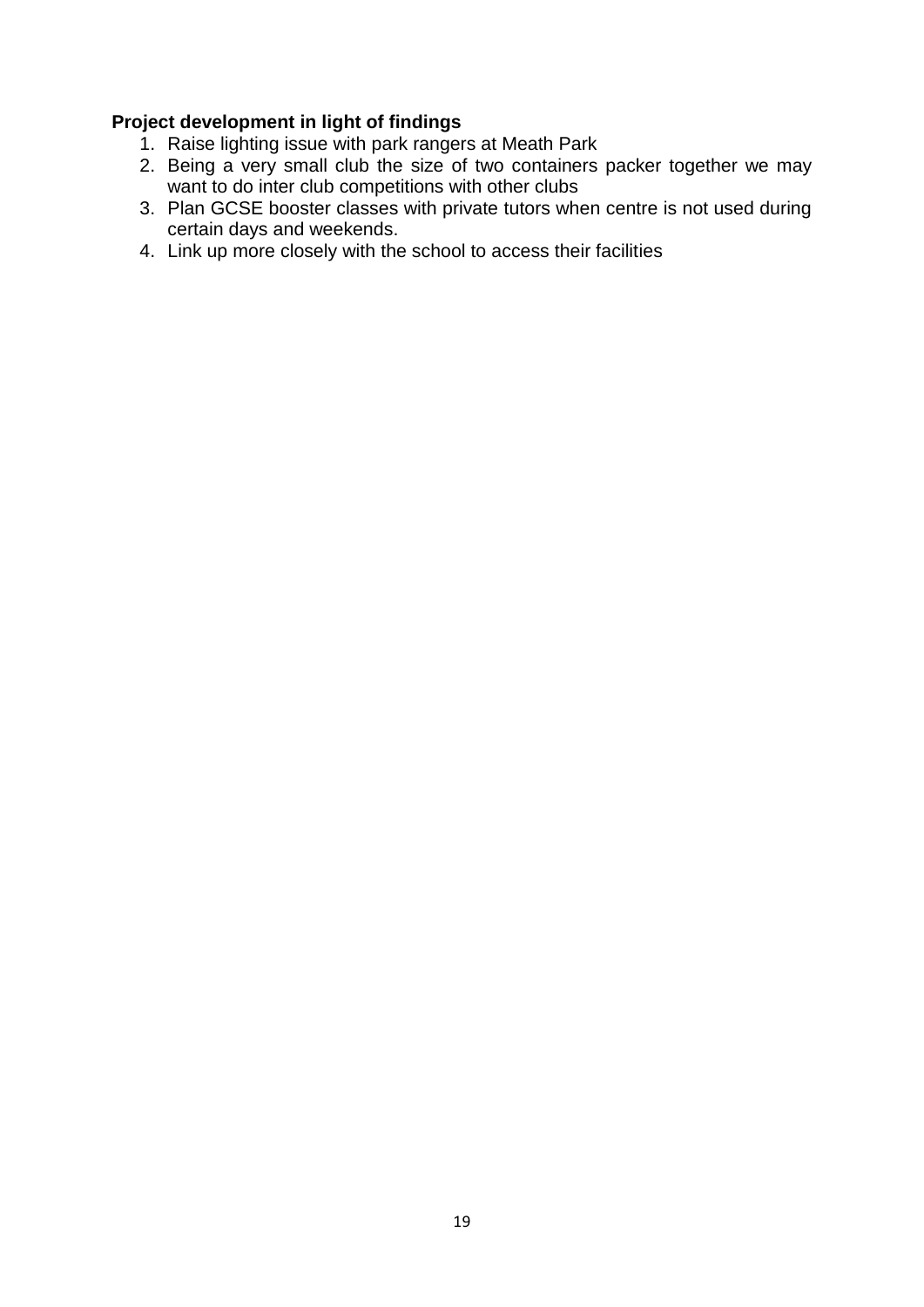# **U1 6.1 Identify legislations, organisational policies and procedures relevant to own role and setting in relation to safeguarding young people.**

Taken From Ocean Youth Connexions Child Protection Policy Document

# **Children's act 1989**

# **Child protection Policy**

- Emotional abuse
- Sexual abuse
- Physical abuse
- Neglect
- Alone and door policy
- Verbal abuse
- Physical handling

# **Health and Safety at work 1974**

- Building risk assessment
- Building insurance
- Employers and public liabilities insurance
- Manual handling
- Equipment risk assessment
- Gas and electricity checks
- Appointed First aiders
- Fire Marshall

# **Equal Opportunity Policy**

- Equal Opportunity Statement
- Gender and Sexual orientation
- Special Needs, Physical disabilities, Learning Difficulties
- Disability Discrimination Act 1995

# **Recruitment and Selection Policy**

- Valid Enhanced CRB
- Qualified and competent

# **Risk Assessments**

- Activity risk assessment
- Emergency contact list
- Trip and activity approved by managers
- Consent forms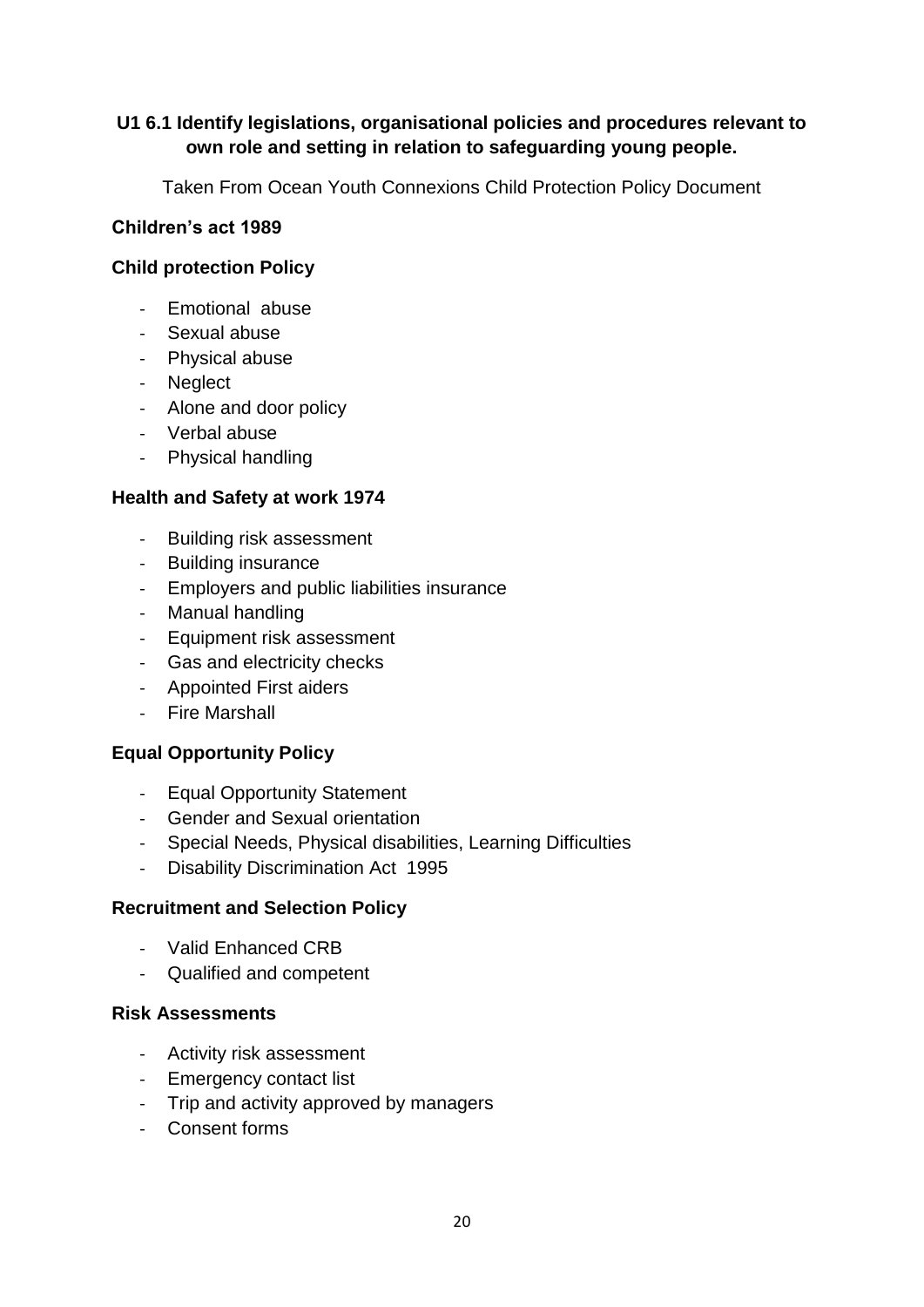# **Work programme: Every Child Matters**

- Being Healthy
- Enjoying and Achieving
- Staying Safe
- Making a Positive Contribution
- Economic Wellbeing

#### **Data protection Act 1998**

- Consent form
- Medical Form
- Registration form
- Confidentiality policy
- Photographs and use of images

#### **Internet Policy**

- ICT usage statement and policy
- Web browsing policy
- Use of Images on website
- Use of image on intranet form

#### **Complaints Policy**

- Log book

# **Incident and Accident Policy**

- Accident log book
- Incident log book
- RIDDOR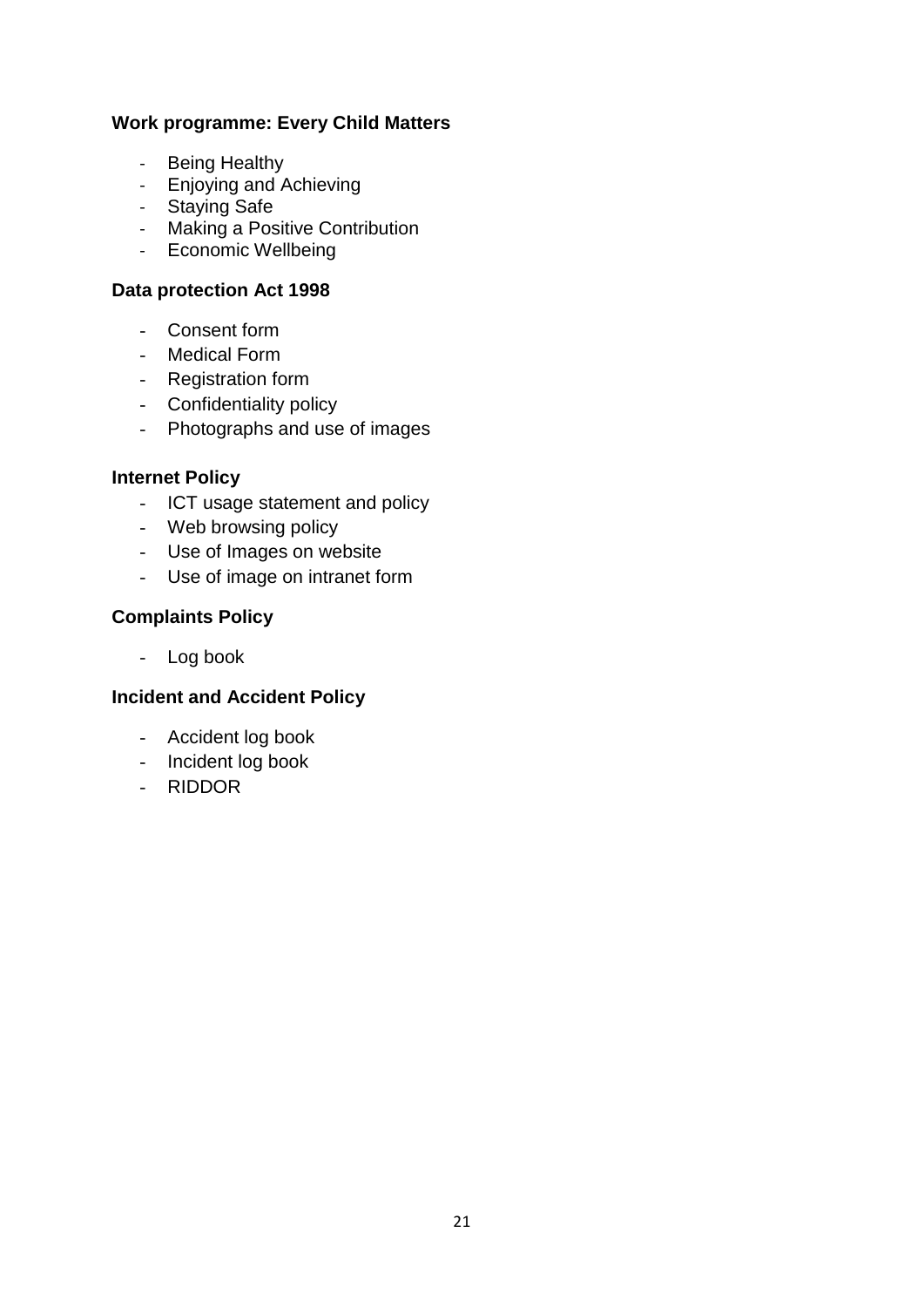# **U1 6.2 Describe the current requirements for risk assessments**

A risk assessment is a document that assesses the potential hazards and possible risks involved in an activity within the workplace, the youth centre, and includes all indoor/outdoor activities, places of visits day trips, residentials and even the journey to the destination using the different modes of transport like walking, car, bus, train coach, etc.

A hazard is defined as anything that may cause harm, such as chemicals from the cleaning cupboard, gas in the kitchen area, electrical equipment, sockets, overhead lighting in sports hall to loose wires going across floor, wet and slippery floors, to an open drawer, overhead kitchen cupboard, etc.

The risk is the chance of it happening and grading it a high or low risk. If fact it is the probability that somebody could be harmed by these potential hazards, together with an indication of how serious the harm could be.

A Risk assessment is a legal requirement and must involve in reducing the potential hazard and possible risk involved as a minimum requirement, ensuring that the activity and venue of activity is deemed safe for activities to take place.

The five steps to writing up a risk assessment are;

- 1. [Identify the hazards](http://www.hse.gov.uk/risk/step1.htm)
- 2. [Decide who might be harmed and how](http://www.hse.gov.uk/risk/step2.htm)
- 3. [Evaluate the risks and decide on precaution](http://www.hse.gov.uk/risk/step3.htm)
- 4. [Record your findings and implement them](http://www.hse.gov.uk/risk/step4.htm)
- 5. [Review your assessment and update if necessary](http://www.hse.gov.uk/risk/step5.htm)<sup>4</sup>

Risk assessment in the youth work setting must be completed for all indoor activities, seminars, workshops, out of centre activities, day trips and residentials there must be an appointed first aider onsite.

The building in which the activities is taking place must have a full risk assessment carried out, together along with all the activities that you are going to plan and deliver. Activities include all games and indoor play, cooking, seminars, workshops and trips that will be planned and organised must have a risk assessment completed and signed off.

1

<sup>4</sup> <http://www.hse.gov.uk/pubns/indg163.pdf>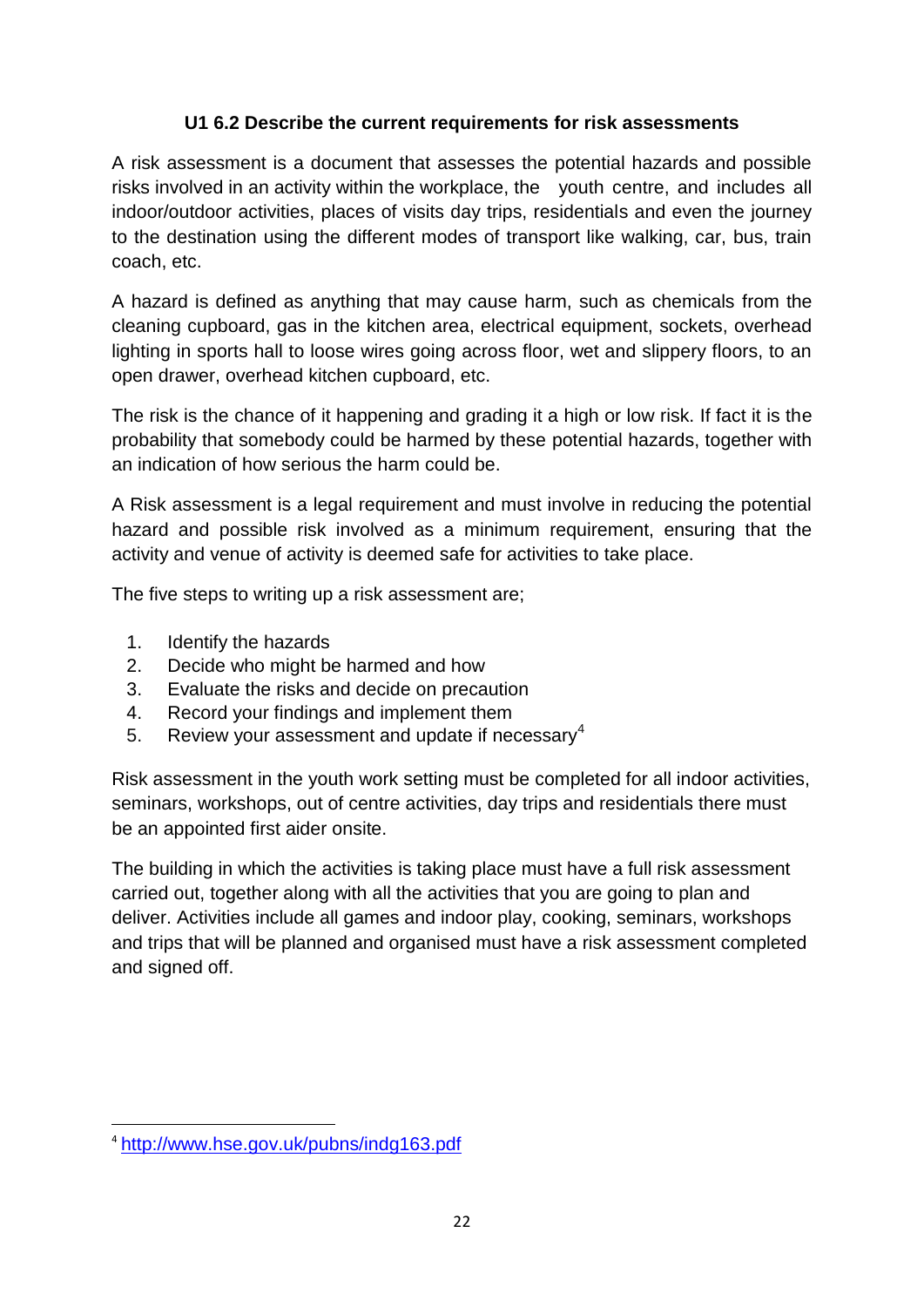# **U1 6.3 Describe key elements of own organisations child protection policy and procedures**

<sup>5</sup>The following are key elements found in the organisations Child protection Policy document:

- 1. The Child Protection statement which mainly highlights the aim of the organisation to provide children and young people a safe place to be. It also contains the five outcomes of Every Child Matters (ECM outcomes), the principle duty of care statement and the recognition of the welfare of the child in its activities.
- 2. In the Responsibilities section it describes the operational aspect of the organisation, cleanliness, safe secure environment, qualified staff, registering, storing of information, incident recording and following best practice.
- 3. With regards to the recruitment policy it describes the procedure to employing the right person for the job. This includes advertising, short listing, interviewing and appointment upon an enhanced CRB clearance. There are also the induction and training aspect to the job as well as supervision and monitoring in the long run.
- 4. Good practice highlights what is good and what is not e.g. young people ratios and highlights possible indicators of abuse especially when competitive physical activities are involved.
- 5. Abuse and Bullying covers the different types of abuse like racism, comments which are verbal and non-verbal expressions. The use of the intranet and social network websites like facebook, MSM, to texting using mobiles, making threatening phone calls and covers negligence. The section covers indicators to check against to identify the different types and methods of abuse that can take place and the procedures are highlighted for the different types of abuse and bullying on how it should be dealt with the relevant bodies and authorities.
- 6. Disclosure, suspicion and allegations covers procedures to identifying, suspecting, recording and investigating reports that of a great concern and that which must be reported immediately to the relevant bodies. This also includes whistle blowing, confidentiality issues, dealing with bullies and allegations made against you.
- 7. The last part of the child protection document includes forms relating to consent forms, photography and image use form, incident and accident forms, code of ethics, appeals procedures, information for parents and users, volunteer form, declaration of interest forms, complaints form and useful contacts of local statutory services, police, Samaritan and welfare officers.

1

<sup>&</sup>lt;sup>5</sup> Ocean Youth Connexions Child Protection Policy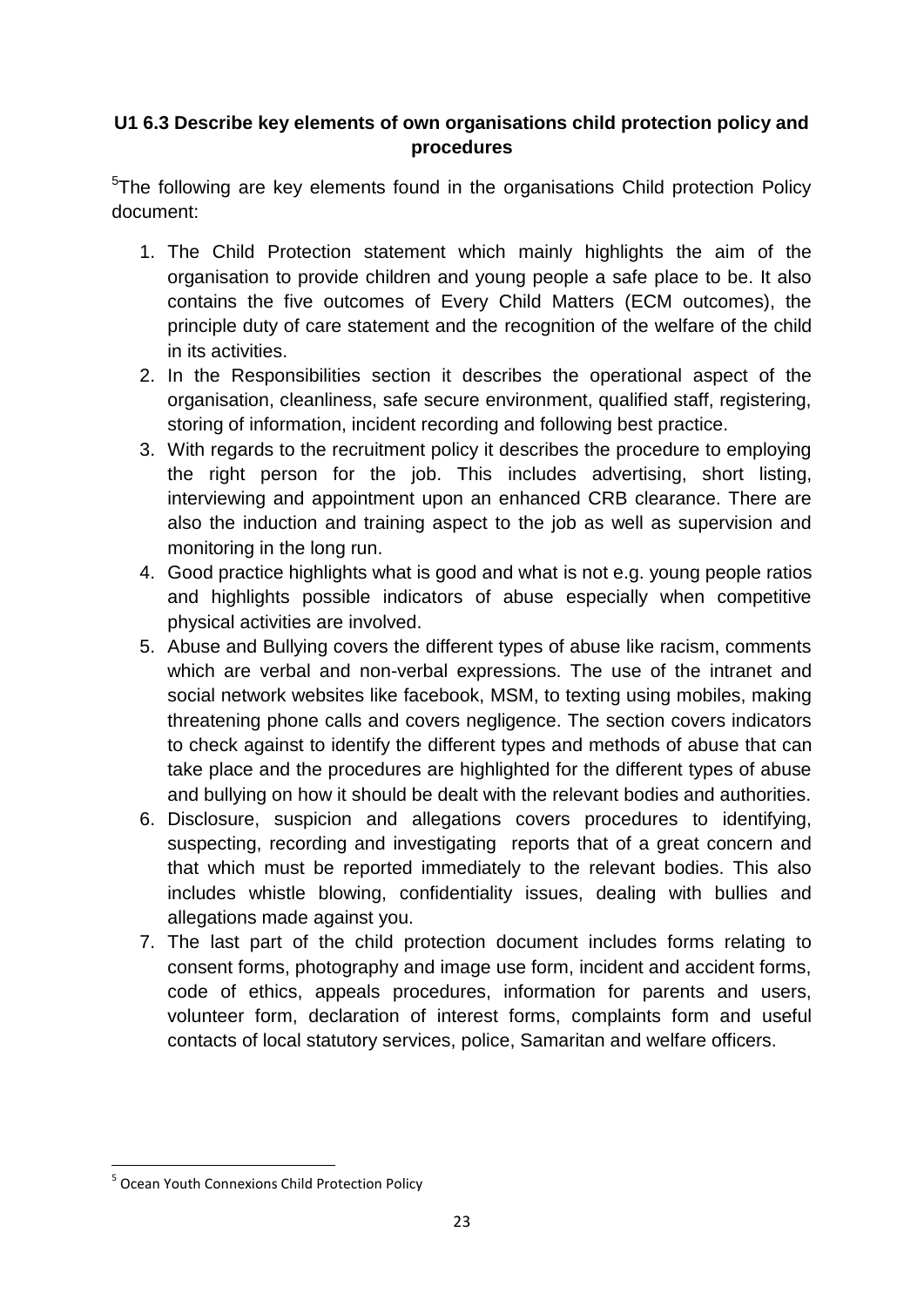# **U1 6.4 Explain the principle of confidentiality when working with youth people**

### **What is confidentiality?**

Confidentiality is when a young person asks to talk to you about something, away from others, in a setting or environment where the young person can talk freely, expressing their feelings that is personal to them with full trust then that should be taken as a matter of confidentiality.

There are three main principles that can be applied when assessing whether information given is to be treated as confidential;

- 1. The information must be confidential. Once the information is in the public domain and is generally accessible to others, it is no longer confidential.
- 2. The information must not be useless or trivial.
- 3. The information must have been given in circumstances where the confidant must reasonably have understood that what was said was confidential'. <sup>6</sup>

Youth workers are included in this group regarding young people and matters relating to confidentiality. A young person therefore has the right to approach a youth worker to discuss issues and matters personal them and have it respected. The youth worker has an obligation to maintain and respect that right and not discuss this amongst their peers unless it is information can bring harm to the young person.

There are exceptional circumstances where confidentiality cannot be maintained, and a young person's wishes must be overridden when

- 1. The young person is in a life threatening situation (including self-harm)
- 2. Inaction might place them or someone else in a life threatening situation
- 3. If a young person is threatened by an abuser
- 4. Where the rights of other young people who have not been consulted would be
	- infringed
- 5. Where someone else could be harmed<sup>7</sup>

Every organisation has a line of protocol to follow and youth workers must be aware of these protocols. When matters of confidentiality arise regarding young people on exceptional circumstances it must be disclosed to the individual that this information will be shared to relevant people and services. Even when youth workers that are insufficiently skilled or lack experience on dealing with this, advise must be sought from their supervisor or line manager and pass on this case matter for it to be dealt with the relevant bodies and services.

- Inform the Head of Service or other Senior Manager
- An action plan to be agreed with the Head of Service
- Confidential 'file notes' need to record all actions taken
- Social services and relevant bodies informed
- Police involvement if needed

 6 http://www.gloucester.anglican.org/downloads/29.pdf page 1

<sup>7</sup> http://www.gloucester.anglican.org/downloads/29.pdf page 1